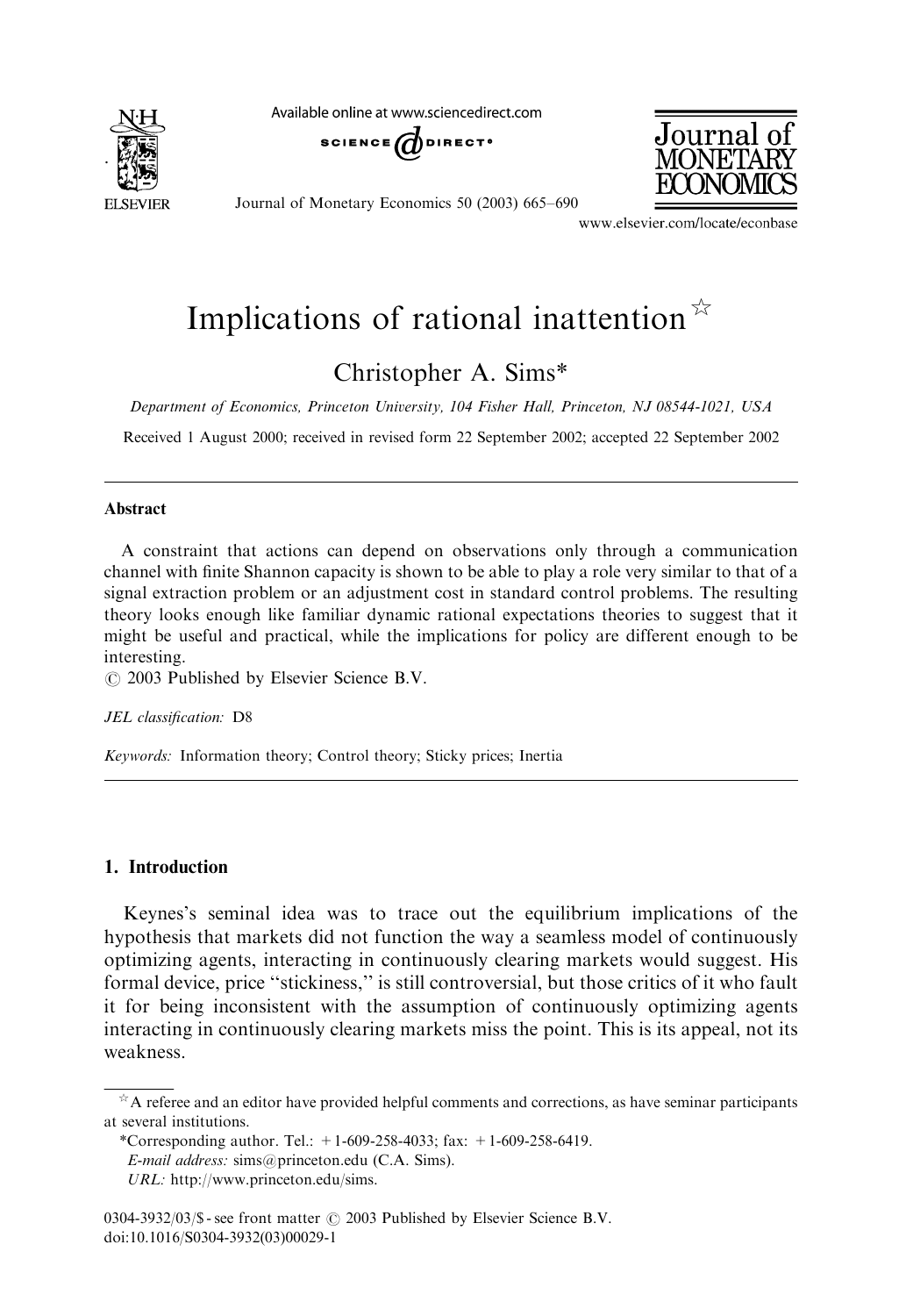The influential competitors to Keynes's idea are those that provide us with some other description of the nature of the deviations from the seamless model that might account for important aspects of macroeconomic fluctuations. [Lucas's](#page-25-0) [1973](#page-25-0) classic "International Evidence..." paper uses the idea that agents may face a signal-extraction problem in distinguishing movements in the aggregate level of prices and wages from movements in the specific prices they encounter in transactions. Much of subsequent rational expectations macroeconomic modeling has relied on the more tractable device of assuming an ''information delay,'' so that some kinds of aggregate data are observable to some agents only with a delay, though without error after the delay. The modern stickyprice literature provides stories about individual behavior that explain price stickiness and provide a handle for thinking about what determines dynamic behavior of prices.

Most recently, theories that postulate deviations from the assumption of rational, computationally unconstrained agents have drawn attention. One branch of such thinking is in the behavioral economics literature (e.g. [Laibson, 1997](#page-25-0); Bénabou and [Tirole, 2001;](#page-24-0) [Gul and Pesendorfer, 2001](#page-24-0)), another in the learning literature (e.g. [Sargent, 1993](#page-25-0); [Evans and Honkapohja, 2001\)](#page-24-0), another in the robust control literature (e.g. [Giannoni, 1999](#page-24-0); [Hansen and Sargent, 2001;](#page-24-0) [Onatski and Stock, 1999](#page-25-0)). This paper suggests yet another direction for deviation from the seamless model, based on the idea that individual people have limited capacity for processing information.

That people have limited information-processing capacity should not be controversial. It accords with ordinary experience, as do the basic ideas of the behavioral, learning, and robust control literatures. The limited information-processing capacity idea is particularly appealing, though, for two reasons. It accounts for a wide range of observations with a relatively simple single mechanism. And, by exploiting ideas from the engineering theory of coding, it arrives at predictions that do not depend on the details of how information is processed.<sup>1</sup>

In this paper, we work out formally the implications of adding information-processing constraints to the kind of dynamic programming problem that is used to model behavior in many current macroeconomic models. It turns out that doing so alters the behavior implied by these models in ways that seem to accord, along several dimensions, with observed macroeconomic behavior. It also suggest changes in the way we model the effects of a change in policy ''rule'' and in the way we construct welfare criteria in assessing macroeconomic policy. These aspects of the results are discussed in detail in later sections of the paper, which can be read independently of the mathematical detail in earlier sections.

<sup>&</sup>lt;sup>1</sup>Of course for psychologists, this may make the theory less interesting. But for economists, whose comparative advantage has been in using the optimization assumption to sweep aside psychological detail in modeling behavior, the ability of this information-theoretic approach to similarly side-step psychological detail may be attractive.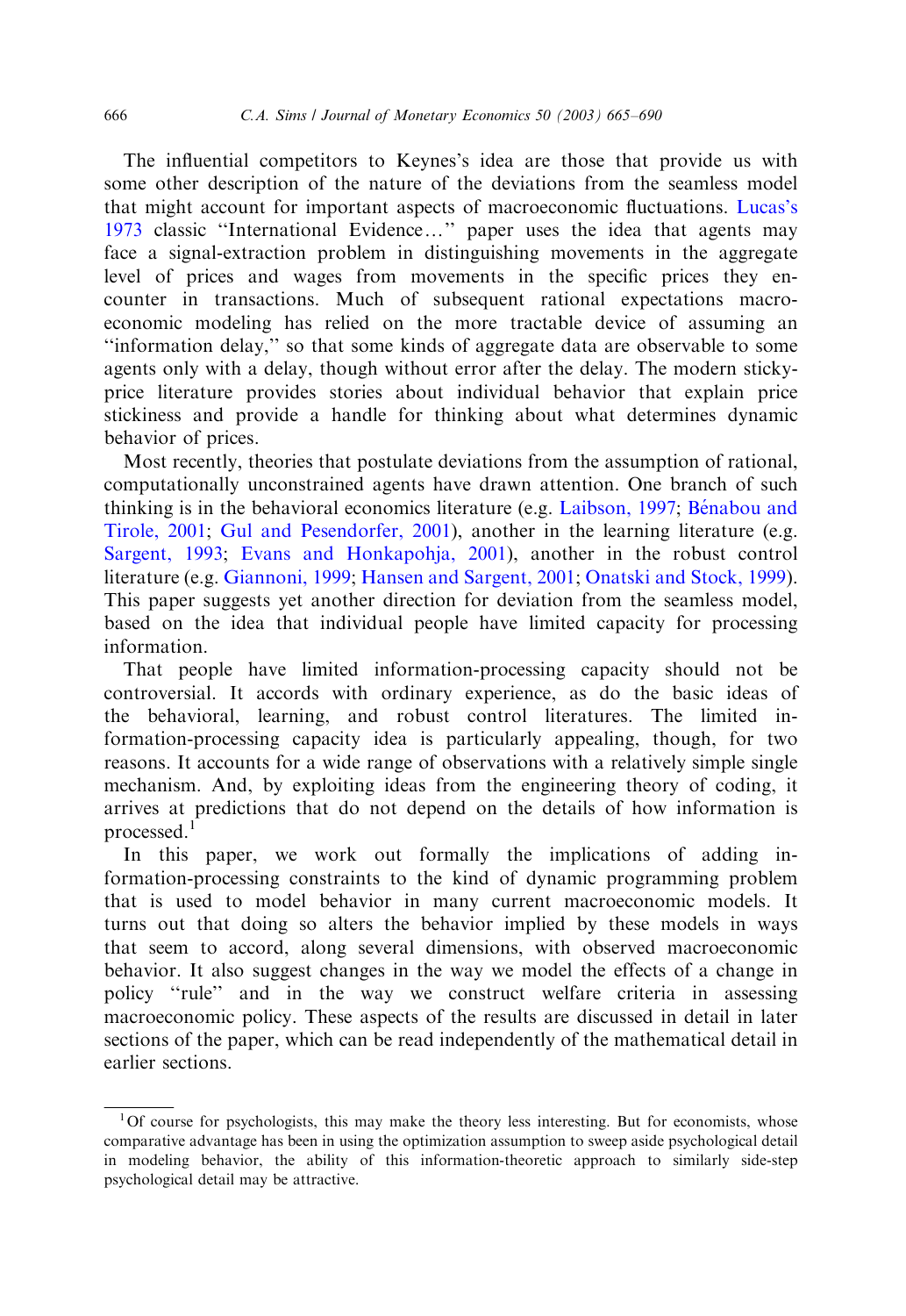# 2. Information theory

The basic idea of information theory is to measure the rate of information flow as the rate of uncertainty reduction.<sup>2</sup> It therefore starts with a measure of uncertainty, called entropy. For a random variable X with pdf  $p(X)$  the entropy is  $-E[\log(p(X))]$ . This formula applies whether the pdf is a density with respect to Lebesgue measure on  $R^k$ , so X is "continuously distributed," or with respect to a discrete measure on a finite or countable set of points, so that  $X$  is a discrete random variable. We think of p log p as zero for X values where  $p = 0$ . The logarithm in the formula can be to any base, because the base only determines a scale factor for the information measure. It is conventional to take the log in the formula to base 2, so that the entropy of a discrete distribution with equal weight on two points,  $-0.5 \log(0.5) - 0.5 \log(0.5)$ , is 1, and this unit of information is called one ''bit.''<sup>3</sup>

Then information is thought of as moving through a ''channel,'' in which one enters input data, and output data emerges, possibly error ridden. Suppose we enter input data that is a realization of a random variable X with pdf  $p$ , and the channel provides as output a random variable Z whose pdf, conditional on X, is  $q(z|x)$ . Let h(x, z) =  $p(x)q(z|x)$  denote the joint pdf of X and Z. And  $q(z) = \int h(x, z) dx$  denote the marginal pdf of z. We can form a conditional pdf for  $X/Z$  by Bayes' rule as

$$
r(x \mid z) = \frac{h(x, z)}{g(z)}.\tag{1}
$$

Then the information acquired about X from observing Z is the change in entropy

$$
E[\log_2(r(X|Z))|Z] - E[\log_2(p(X))].
$$
\n(2)

This quantity need not be positive for every possible realized value of Z—we can see a Z that makes us more uncertain about X than we were before we saw  $Z$ —but on average across all values of  $Z$ , it is necessarily positive. That is, it can be shown that

$$
E[E[\log_2(r(X \mid Z)) \mid Z]] - E[\log_2(p(X))]
$$
  
=  $\int \int \log_2(r(x \mid z)) r(x \mid z) dx g(z) dz - \int \log_2(p(x)) p(x) dx > 0.$  (3)

Proving this result is a little work [\(Cover and Thomas, 1991](#page-24-0)). It is not hard to verify, though, simply by writing out (3) entirely in terms of  $h(x, y)$ , that x and y enter the formula symmetrically, so that the average information about  $Z$  in  $X$  is the same as the average information about X in Z. This quantity, for a jointly distributed pair of random variables, is called their mutual information.

 $2$ We start here with an intuitive introduction to information theory, but later in the paper begin using without proof results that are "standard" but not trivial to derive. A reader looking for more technical background can consult [Cover and Thomas \(1991\)](#page-24-0).

 $3$ Though in this paragraph we have left the base of the logarithm ambiguous, henceforth in the paper we will indicate an explicit base whenever the base is anything other than the base of the natural logarithms, e. Entropy is related to the Kullback–Leibler information  $\mathcal{I}(p; q)$  in statistics ([Schervish, 1995](#page-25-0), p. 115). For a random variable X with pdf p entropy is  $-\mathcal{I}(p; 1)$ , where 1 is the (possibly improper) "flat" pdf that is identically one. That is, under the usual interpretation of Kullback–Leibler information, entropy is minus a measure of how hard it is to tell from observations on  $X$  that its pdf is  $p$ , not a uniform density.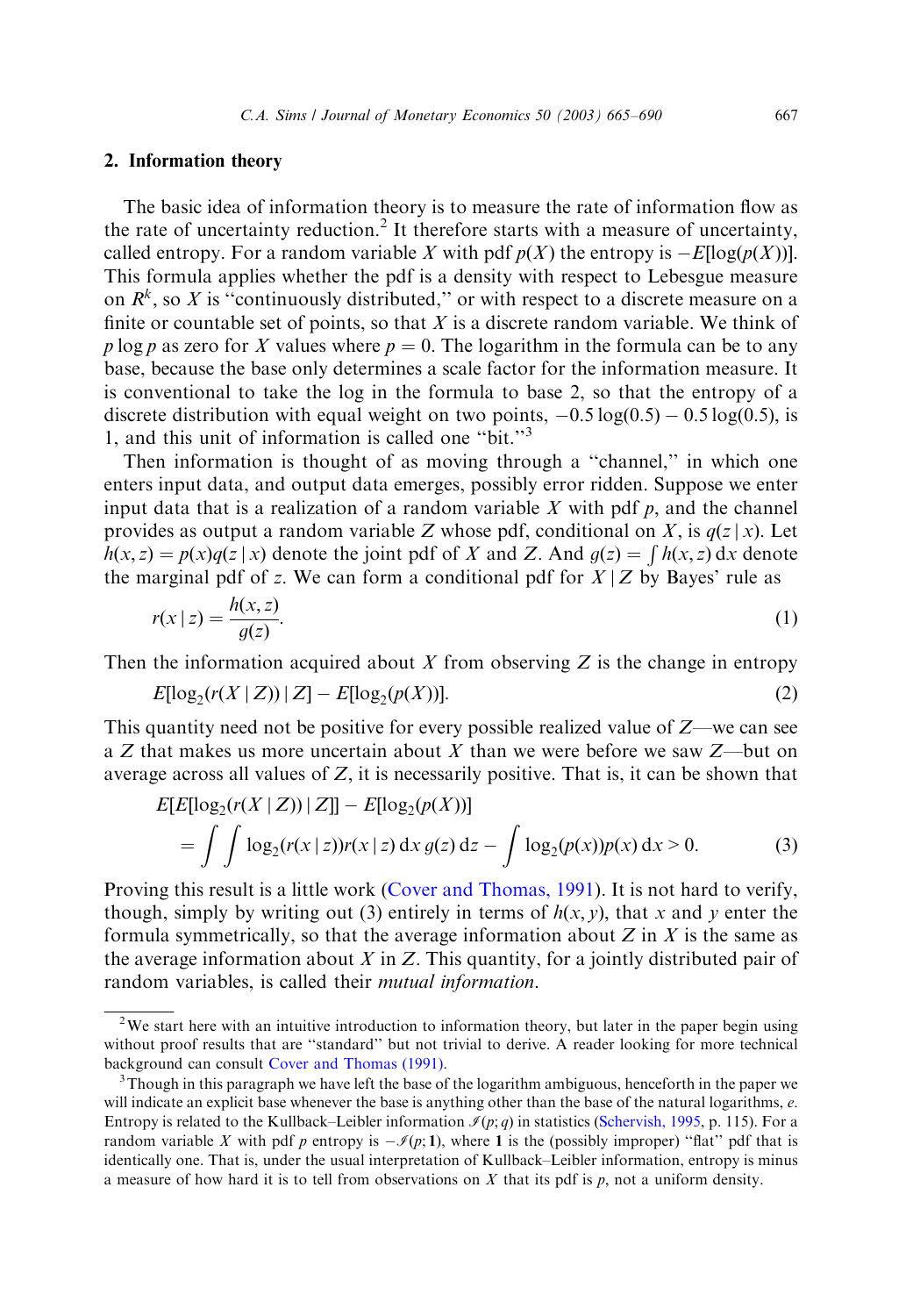Here are two examples of transfers of information at the same rate. In the first example, we have a device (e.g. a telegraph key transmitting "dot" or "dash") that sends one of two signals, and does so without error. We can think of the signals as zeros and ones. If we draw a 0 or 1 from a distribution with equal probability on the two values, and transfer it according to this mechanism, then with each transmission we eliminate all uncertainty in the value of the draw, and thus transmit one bit of information.

In the second example, we draw a value for a continuously distributed  $N(0, 1)$ random variable and transfer it by a mechanism that contaminates it with an independent N $(0, 1/3)$  noise. That is,  $X \sim N(0, 1)$ ,  $\{Z | X\} \sim N(X, 1/3)$ , and therefore  $\{X \mid Z\} \sim N(0.75Z, 0.25)$ . It is easy to verify that the entropy of an  $N(\mu, \sigma^2)$  random variable is  $\log_2 \sigma + 0.5(\log_2(2\pi e))$  and therefore that the information transmitted in this example by each observation on Z is  $log_2 1 - log_2 0.5 = log_2 2 = 1$  bit.

Note that if this second channel had transmitted  $X$  without error, the rate of information transmittal would have been infinite. This corresponds to the fact that a real number can be represented as an infinite sequence of digits. If we could transmit real numbers without error, we could transmit arbitrary infinite sequences of integers (or of zeros and ones) without error, and thus send infinitely many bits in a single transmission.

The channel in our first example has a ''capacity'' of one bit per transmission, or time unit, say one second. This is the maximum rate at which the channel can transmit information.<sup>4</sup> We could use the channel inefficiently, for example by drawing the input zeros and ones from a distribution with  $p = P[0] \neq 0.5$ . But if we actually had to send a sequence of 0's and 1's generated by i.i.d. draws from a distribution in which  $p = 0.99$ , say, we could in fact, by proper "coding" of the sequence, send it at as close as we like to a 1 bps rate rather than the  $-0.99 \log_2 0.99 - 0.01 \log_2 0.01 = 0.08$  bps rate that we would achieve by naively sending each 0 and 1 as it appeared.

One easily understood way to do this is with ''block codes.'' For example, we could consider all 32 possible sequences of five zeros and ones. With our assumed p of 0.99, the sequence of five successive zeros is much more likely than any other sequence, so we could map that into a unit-length sequence of a single zero. The five sequences containing four zeros and one, one are the next most likely, so we could map them to the sequences 111, 110, 1011, 1010 and 1000. All the remaining sequences of five zeros and ones would have to be mapped into sequences that begin with 1001, and thus would be as long or longer than their original length of 5. But since these remaining sequences are much less common in our signal sequence than the sequences consisting mostly of zeros, the *average* length of sequence we transmit will be well under  $5<sup>5</sup>$  Coding theorems in information

<sup>&</sup>lt;sup>4</sup> Readers may recall, if they use modems with their computers, that modem speeds are rated in "bits" per second,'' or bps. This is their channel capacity. Speed increases for modems plateaued at 56 000 bps; because telephone connections are designed to have approximately that capacity, so no change in modem design can achieve greater speed.<br><sup>5</sup>A detailed example like this is worked out in the appendix to my 1998 paper.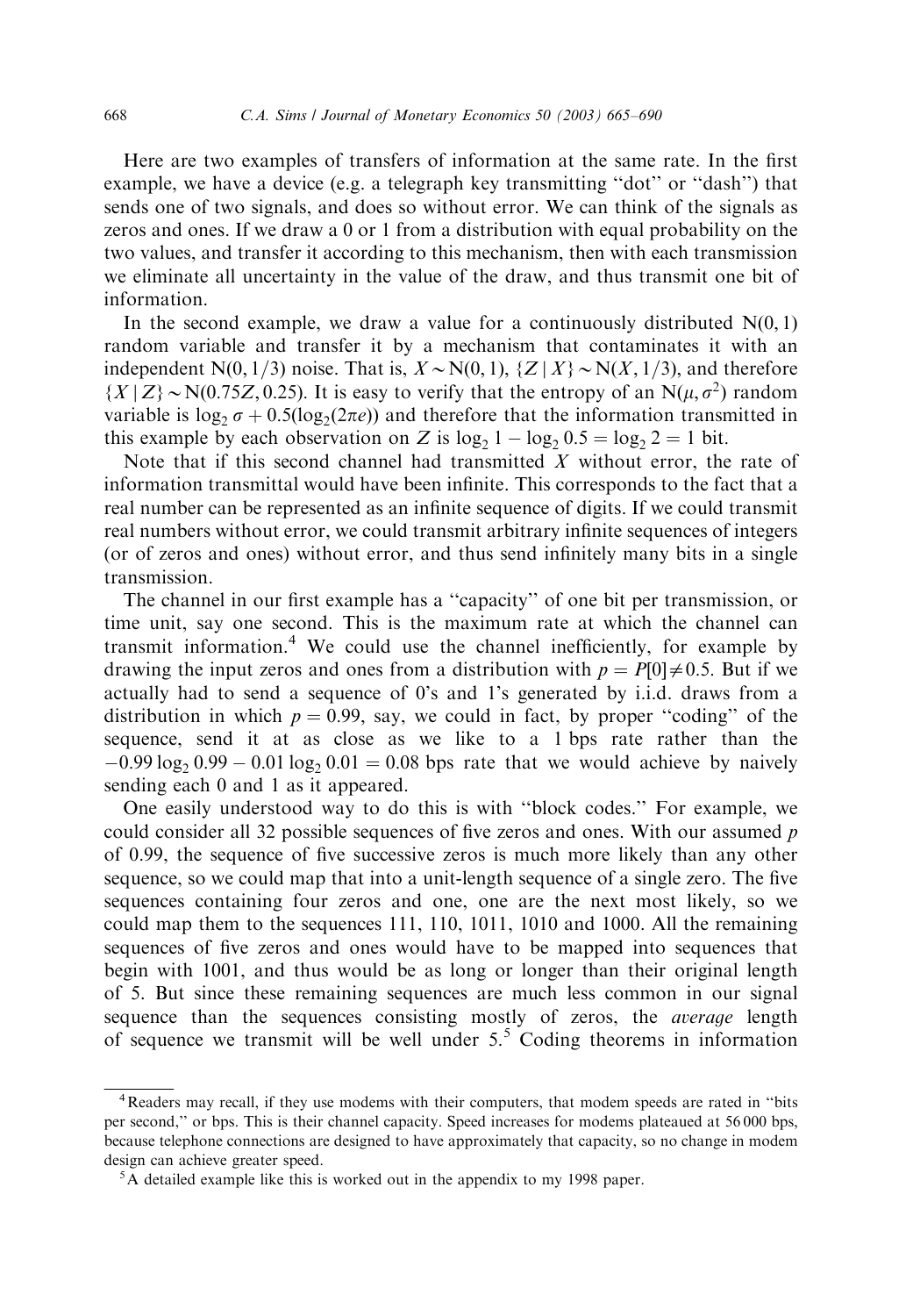theory show that methods like this can allow transmission at a rate approaching capacity through any channel, regardless of the distribution of the input that one wishes to send.

Notice that the coding theorem result implies that if we would like to be sending an  $N(0, 1)$  signal with an  $N(0, 1/3)$  error, as in our second example, but we have available only a discrete transmission device like the telegraph key of our second example, we can, by proper coding, send our normally distributed message with normally distributed error at one transmission per second using the error-free telegraph key.

The reader may wonder what kind of coding could accomplish this. Suppose  $X \sim N(0, 1)$  and we code positive X to 0 and negative X to 1. This produces  $Var(X|Z) = 0.36$ , approximately, slightly bigger than 0.25, which is our target optimal expected squared error. Of course the conditional distribution of  $X | Z$  is a truncated normal, and thus quite non-normal. More sophisticated codes, in general requiring that blocks of X values be coded jointly, could do better. There is no simple formula for optimal coding of continuously distributed sources into a discrete ''alphabet,'' but there is a literature on methods to do it in particular physical settings ([Gray and Neuhoff, 2000](#page-24-0)). The important point for our further discussion below, is that it can be done. Information transmission barriers that take the form of a restriction to sending discrete signals at a finite rate without error are not fundamentally different from restrictions to sending continuously distributed signals with contaminating noise.

With continuously distributed variables, some apparently natural specifications for channels can turn out to be unreasonable because they imply infinite capacity. For example, it cannot be true that an actual channel is capable of transmitting an arbitrary real number X so that the output signal is  $X + \varepsilon$ , where  $\varepsilon$  is, say, N(0, 1), independent of  $X$ . If this were so, we could, by scaling up our input  $X$  to have arbitrarily large variance, achieve arbitrarily high transmission rates. The channel must be specified in such a way that there is no way, by adjusting input in the permissible range, to make the signal-to-noise ratio arbitrarily large. This point is central to our discussion below when we consider dynamically more complicated channels.

Apotentially important point that we will ignore in what follows is that optimal coding generally introduces delay. We will consider dynamic optimization problems in which a decision must be made at each  $t$  on the basis of information at that date. We will assume that when the decision is made at t, data on  $X_s$ ,  $s \le t$  has been observed via an optimally designed finite-capacity channel whose output is available up through time t: If, say, the optimal channel requires Gaussian noise, but our available channel were actually a telegraph key, or a set of them, of the same capacity as the optimal channel, coding optimally will let us approximate the characteristics of the optimal channel arbitrarily well, but at the price of some delay. The excuses for ignoring the delay at this stage are (i) that the gap between the performance of finite-code-length systems and optimal systems declines exponentially in code length, so that coding delay is likely to be small in practice, and (ii) that when many sources of information are being coded simultaneously, it is possible to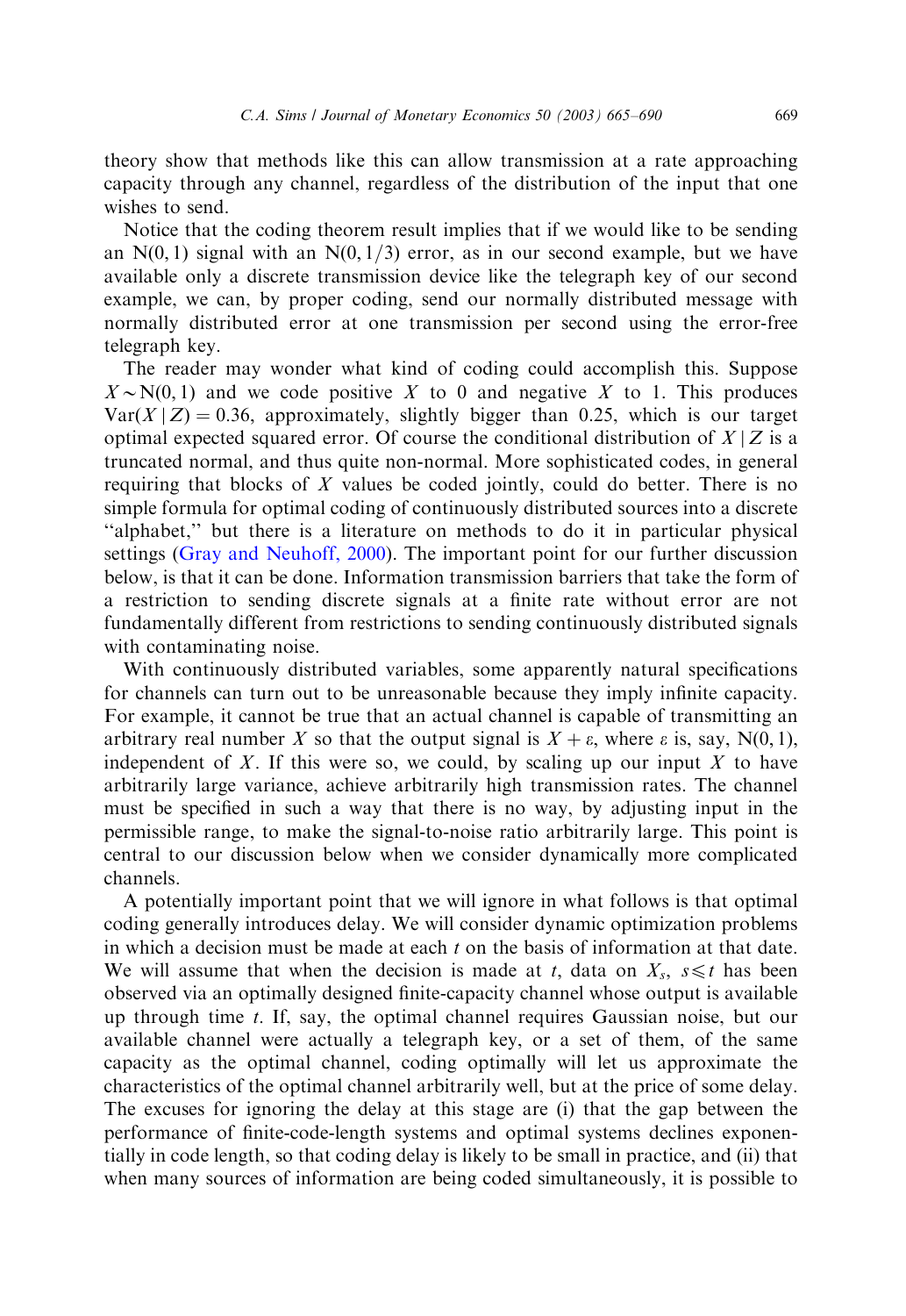come close to transmission at the Shannon capacity rate without delay, even when the rate per source is low.<sup>6</sup>

# 3. Optimization with information-flow constraints

Suppose we would like to minimize  $E[(Y - X)^2]$ , where Y is our action and X is a random variable that we must observe through a finite-capacity channel. What is the optimal choice for the conditional distribution of  $Y | X$ , subject to the requirement that the information flow about  $X$  required to generate  $Y$  is finite? Formally we would like, taking the pdf  $p(\cdot)$  of X as given, to solve

$$
\min_{q} \left\{ E[(Y - X)^{2}] = \int (y - x)^{2} q(y | x) p(x) \, dy \, dx \right\}
$$
 (4)

s.t

$$
(\forall x) \int q(y \mid x) dx = 1 \tag{5}
$$

$$
-E[E[\log_2(q(Y|X))|X]] + E\left[\log_2\left(\int q(Y|x)p(x)\,\mathrm{d}x\right)\right] < C.\tag{6}
$$

This last expression is easy to interpret as the average reduction in entropy when we use observations on  $X$  to reduce uncertainty about  $Y$ , which seems to be the opposite of what we are interested in. However it turns out that the information flow is the same whether we are using observations on  $X$  to inform ourselves about  $Y$  or vice versa. The information flow between the two jointly distributed variables is called their mutual information.

When the  $X$  distribution is Gaussian, it is not too hard to show by calculus of variations that the optimal form for q is also Gaussian, so that Y and X end up jointly normally distributed.<sup>7</sup>

This example illustrates a more general point. The information-flow constraint in this linear-quadratic setup results in an outcome that looks like a signal-extraction problem's outcome. The optimal behavior of Y is as if X were being observed with an i.i.d. error. The variance of Y is less than that of X, as is usual when actions have

<sup>6</sup>Conversion of a continuously distributed source to discrete form for transmission through a digital channel (like a telegraph key) is known as *quantization*. The theory is surveyed in [Gray and Neuhoff](#page-24-0) [\(2000\)](#page-24-0), with the results underlying the assertion (ii) discussed particularly in the section on vector quantization, II.B, p. 291.<br><sup>7</sup>When X has a given non-Gaussian marginal distribution, it is still optimal to make the distribution of

 $X \mid Y$  Gaussian with mean Y and variance independent of Y, if possible. If p is the given pdf of X, this can be accomplished by forming  $\tilde{h} = \tilde{p}/\tilde{\varphi}$ , where the  $\sim$  indicates Fourier transform (or characteristic function) and  $\varphi$  is a Normal pdf. Taking the inverse Fourier transform h of  $\tilde{h}$  gives us a marginal pdf for y, which we can then multiply by the Gaussian conditional pdf  $\phi(x - y)$  for X | Y to obtain a joint pdf. Finally we apply Bayes rule to the joint pdf to find  $q(y|x)$ . Of course for many p's (e.g. those with discontinuities, or discrete distributions, but also any of the many pdf's whose characteristic function does not decline as fast in the tails as that of a normal),  $\tilde{p}/\tilde{\varphi}$  is not square integrable, so this method would not work.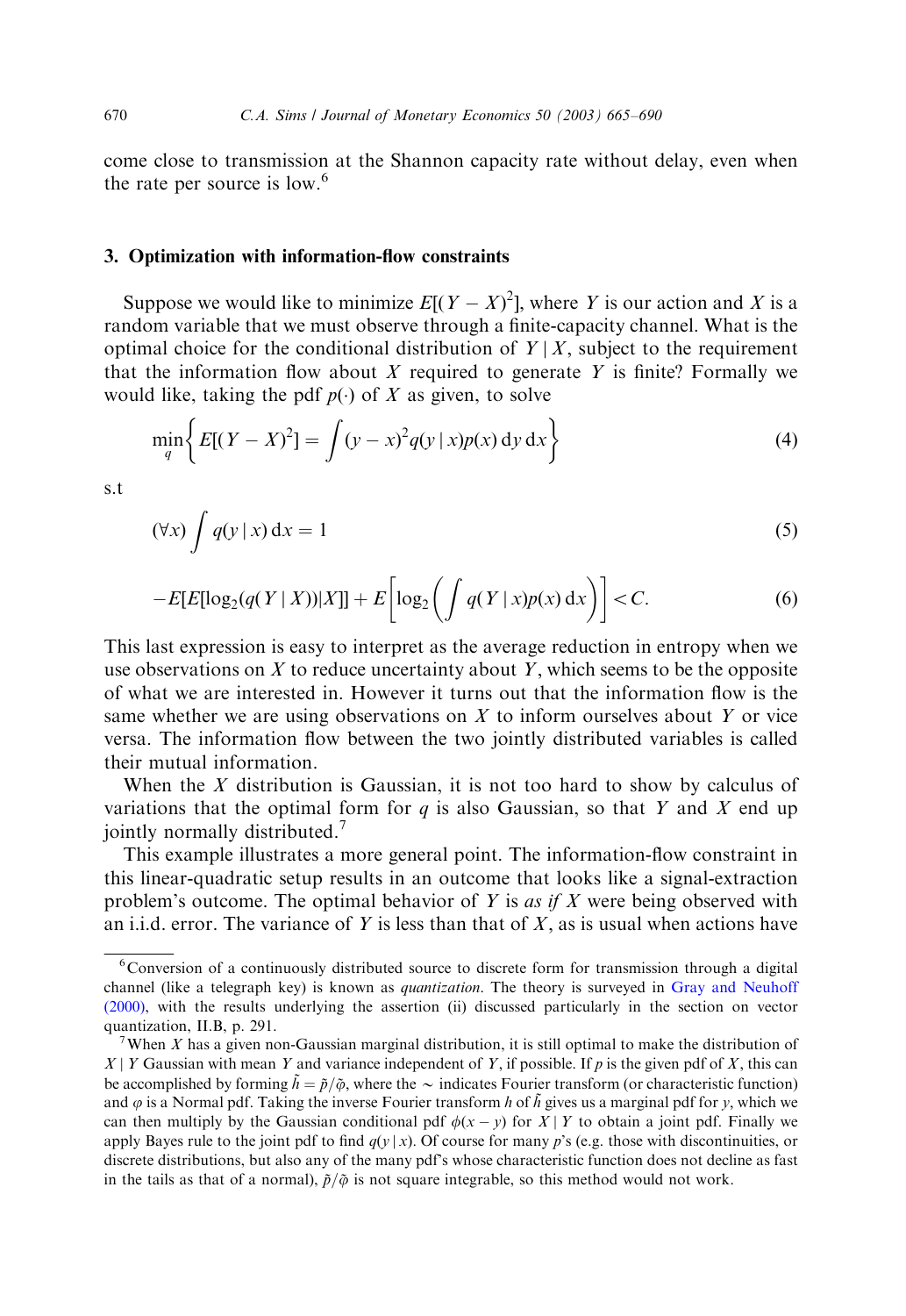to be based on error-ridden data. But there are important deviations from signalextraction results in the predictions of this approach for how response to  $X$  will change as the distribution of  $X$  is changed. For example, if the capacity constraint remains the same, doubling the variance of X will result in doubling the variance in the Y | X distribution. Also, if  $Var(Y|X) \leq Var(X)/3$ , then if X starts being drawn from a distribution concentrated on two points, we expect the ''error'' in Y and the corresponding damping of response to completely disappear. The same 1 bps transmission rate is maintained with the error-free transmission of the two-point distribution as with the 3:1 Gaussian signal/noise ratio.

## 4. Dynamic optimization with information-flow constraints: frequency domain

Suppose we observe a random vector  $Y$  and use it to inform ourselves about a random vector  $X$  that is jointly normally distributed with  $Y$ , i.e.

$$
\begin{bmatrix} X \\ Y \end{bmatrix} \sim N \left( 0, \begin{bmatrix} \Sigma_{xx} & \Sigma_{xy} \\ \Sigma_{xy}' & \Sigma_{yy} \end{bmatrix} \right). \tag{7}
$$

The entropy of a multivariate  $N(\mu, \Omega)$  of dimension *n* is

$$
\frac{n}{2}\log_2(2\pi e) + \frac{1}{2}\log_2|\Omega|.\tag{8}
$$

Therefore, the reduction in entropy of  $X$  from observing  $Y$  (or vice versa) is

$$
-\frac{1}{2}\log_2\Big|I-\Sigma_{yy}^{-1}\Sigma_{xy}'\Sigma_{xx}^{-1}\Sigma_{xy}\Big|.\tag{9}
$$

If  $Y$  and  $X$  are finite subsequences drawn from jointly stationary stochastic processes, then the  $\Sigma$  matrices appearing in (9) are Toeplitz forms and can be approximately diagonalized by Fourier transform matrices. The diagonalized  $\Sigma$ 's will approximately have spectral densities and cross-spectral densities along their diagonals. Thus, we can see that as the length of the two vectors gets longer, the information flow they represent converges to a rate per observation of

$$
-\frac{1}{2\pi}\int_{-\pi}^{\pi}\log_2\left(1-\frac{|S_{xy}(\omega)|^2|}{S_x(\omega)S_y(\omega)}\right)d\omega,
$$
\n(10)

where  $S_x$  and  $S_y$  are spectral densities for the Y and X processes and  $S_{xy}$  is their cross-spectral density.

This formula extends directly to continuous time, where it becomes (the only difference is the limits of integration)

$$
-\frac{1}{2\pi} \int_{-\infty}^{\infty} \log_2 \left(1 - \frac{|S_{xy}(\omega)|^2}{S_x(\omega)S_y(\omega)}\right) d\omega.
$$
 (11)

From (11) we can see one important point. In continuous time, the coherence of the X and Y processes must drop toward zero, at least on average, as  $|\omega| \rightarrow \infty$ . Otherwise the integral would not converge. This means that the power, or amount of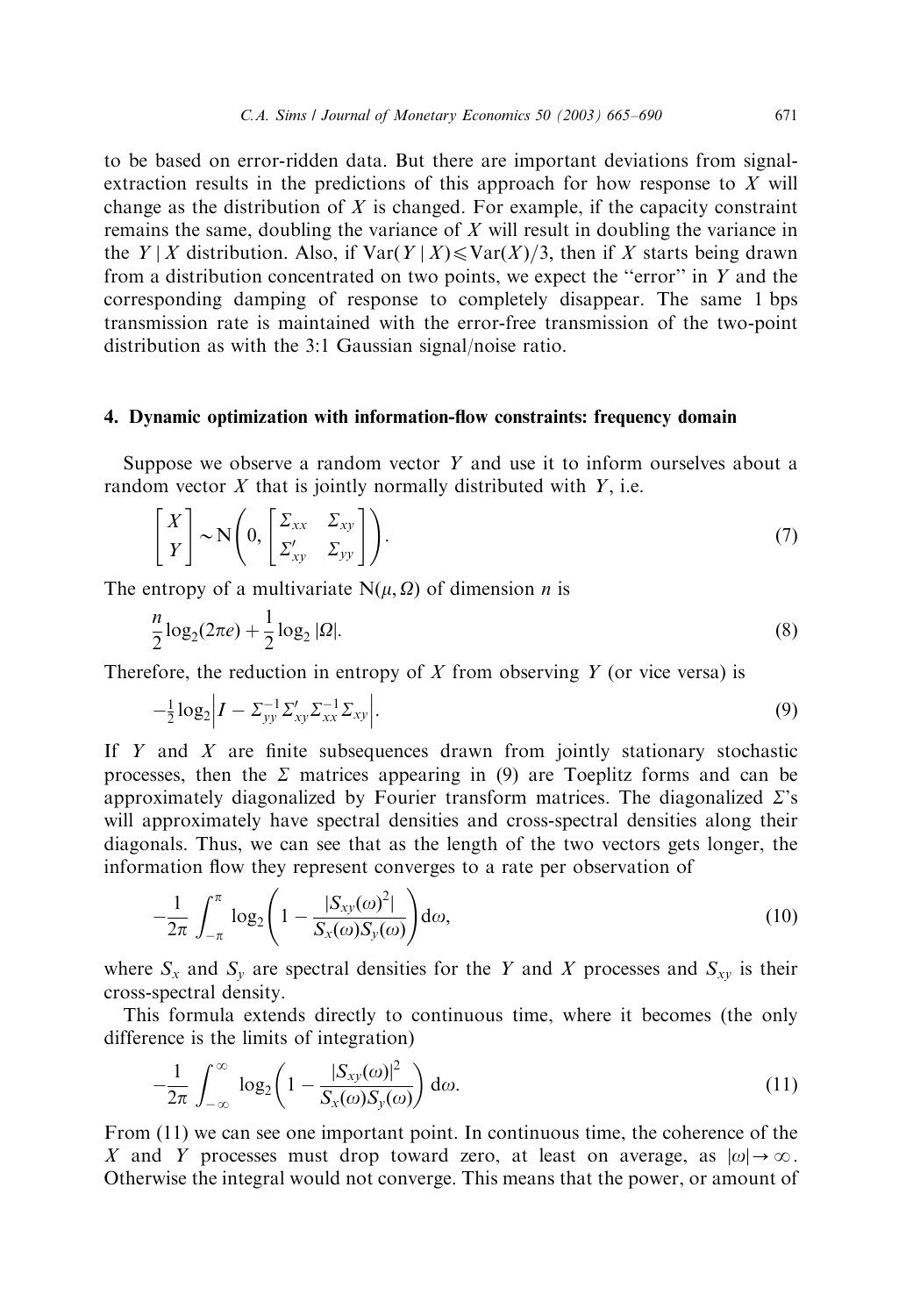variation, in the noise must grow large relative to that in the ''signal'' as we go to higher and higher frequency variation. Thus, any action taken in response to the finite information-flow-rate observations on  $X$  must be insensitive to the highestfrequency oscillations in  $X$ , meaning  $Y$  cannot respond sharply and quickly to  $X$ . Also, Y must itself show noisy idiosyncratic high-frequency randomness.

To see the implications of these principles, consider the simplest possible quadratic control problem: choosing Y to track X with loss  $E(Y - X)^2$ . Rather than the conventional constraints that  $Y$  is subject to adjustment costs or that  $Y$  is based on observation of  $X$  contaminated with exogenously specified noise, we assume instead that Y is chosen on the basis of an optimally coded transmission of data about  $X$ through a finite-capacity information channel.

If Y could be chosen on the basis of observations of future as well as past  $X$ , it would be easy to use frequency-domain methods to solve the optimal tracking problem. For the more realistic situation where  $Y_t$  can depend only on  $\{X_s, s \leq t\}$ , I have not been able find analytic formulas, but it is not too difficult to obtain example solutions using numerical methods. Formally, we solve the problem

$$
\min_{b,c} E\left[ (Y_t - X_t)^2 \right] \tag{12}
$$

subject to

$$
X_t = \sum_{s=0}^n a_s \varepsilon_{t-s}, \quad Y_t = \sum_{s=0}^n b_s \varepsilon_{t-s} + \sum_{s=0}^n c_s v_{t-s}, \tag{13}
$$

$$
-\frac{1}{2} \int_{-\pi}^{\pi} \log_2 \left( 1 - \frac{|\tilde{a}\tilde{b}|^2}{|\tilde{a}|^2 (|\tilde{b}|^2 + |\tilde{c}|^2)} \right) d\omega
$$
  

$$
= -\frac{1}{2} \int_{-\pi}^{\pi} \log_2 \left( 1 - \frac{1}{1 + |\tilde{c}|^2 / |\tilde{b}|^2} \right) d\omega < C,
$$
 (14)

where the  $\varepsilon$  and v processes are both i.i.d.  $N(0, 1)$  stochastic processes. Note that the left-hand side of (14) is just new notation for (11).

The solution for the case where *a* is a simple linearly declining sequence of weights, with  $n = 31$ , is displayed in [Fig. 1](#page-8-0). Note that, as expected, b is smoother than a, with the smoothing distorting the match between  $a$  and  $b$  especially strongly near 0. In effect, the smoothing creates a delay in the reaction of Y to X. Also note that c is sharply peaked near zero, implying that high frequency variation in  $Y$  is dominated by noise. As indicated in the caption to the figure, in notation we use in all figures, this configuration represents data transfer at the rate 0.641 ''bpt,'' which stands for ''bits per time unit.'' If we thought of the time unit as monthly (not unreasonable with 31 lags), implementation of this level of tracking would require less than one bit per month of information flow, a very modest requirement. This is possible in this example because  $X$ , the variable being tracked, is modeled as highly serially correlated, so even a crude updating each month can track it fairly well.

If we allow an increased information flow, the tracking quickly becomes almost perfect, as in [Fig. 2](#page-8-0).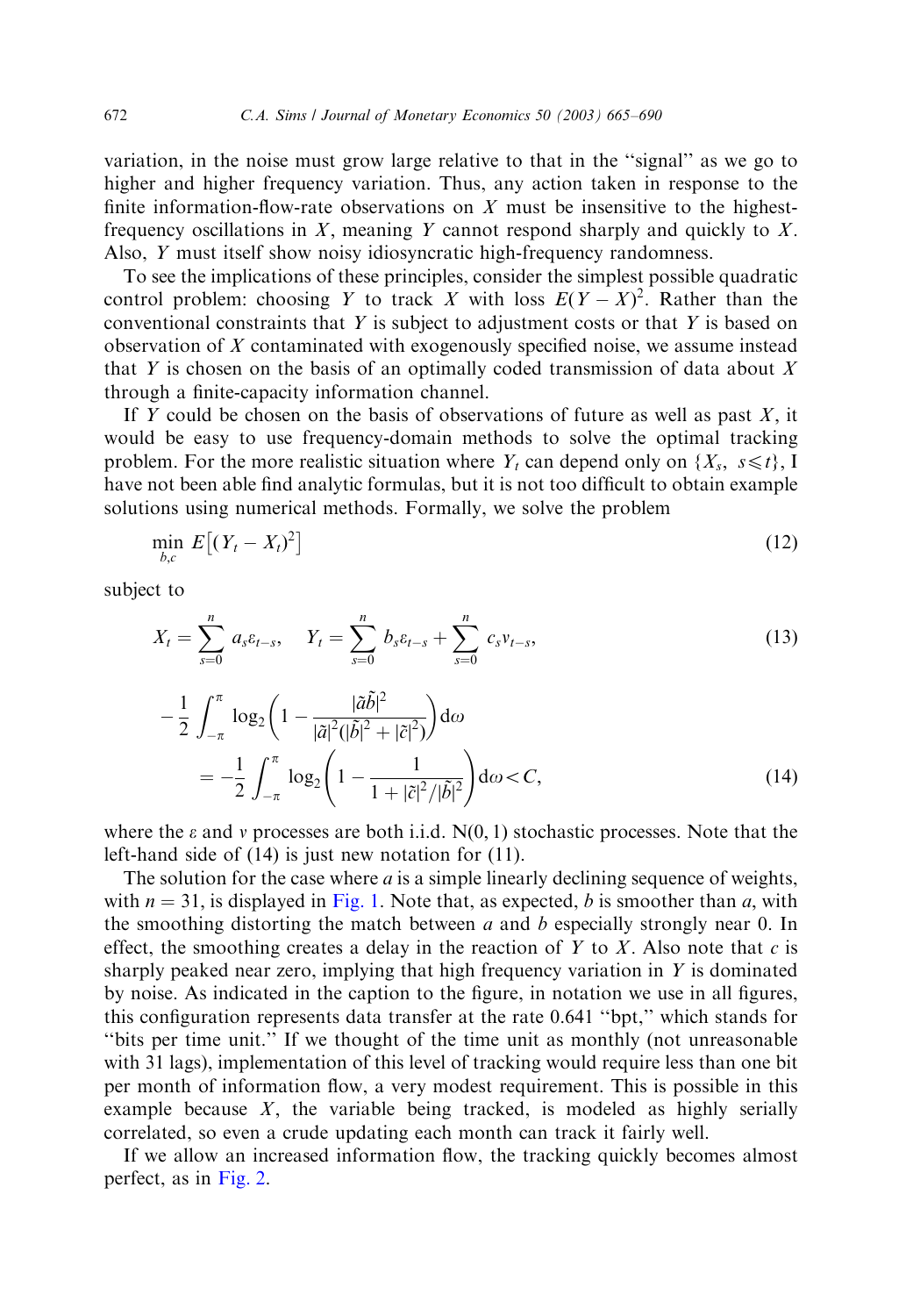<span id="page-8-0"></span>

If we instead tighten further the information constraint, as in [Fig. 3](#page-9-0). we find the systematic part of Y smoother and more damped, and the noise in Y more serially correlated. Note that the absolute amount of high-frequency noise has gone down between Figs. 1 and 3. This is because the capacity constraint relates only to the signal-noise ratio,  $|\tilde{b}/\tilde{c}|$ . When the information constraint becomes very tight, Y becomes nearly constant.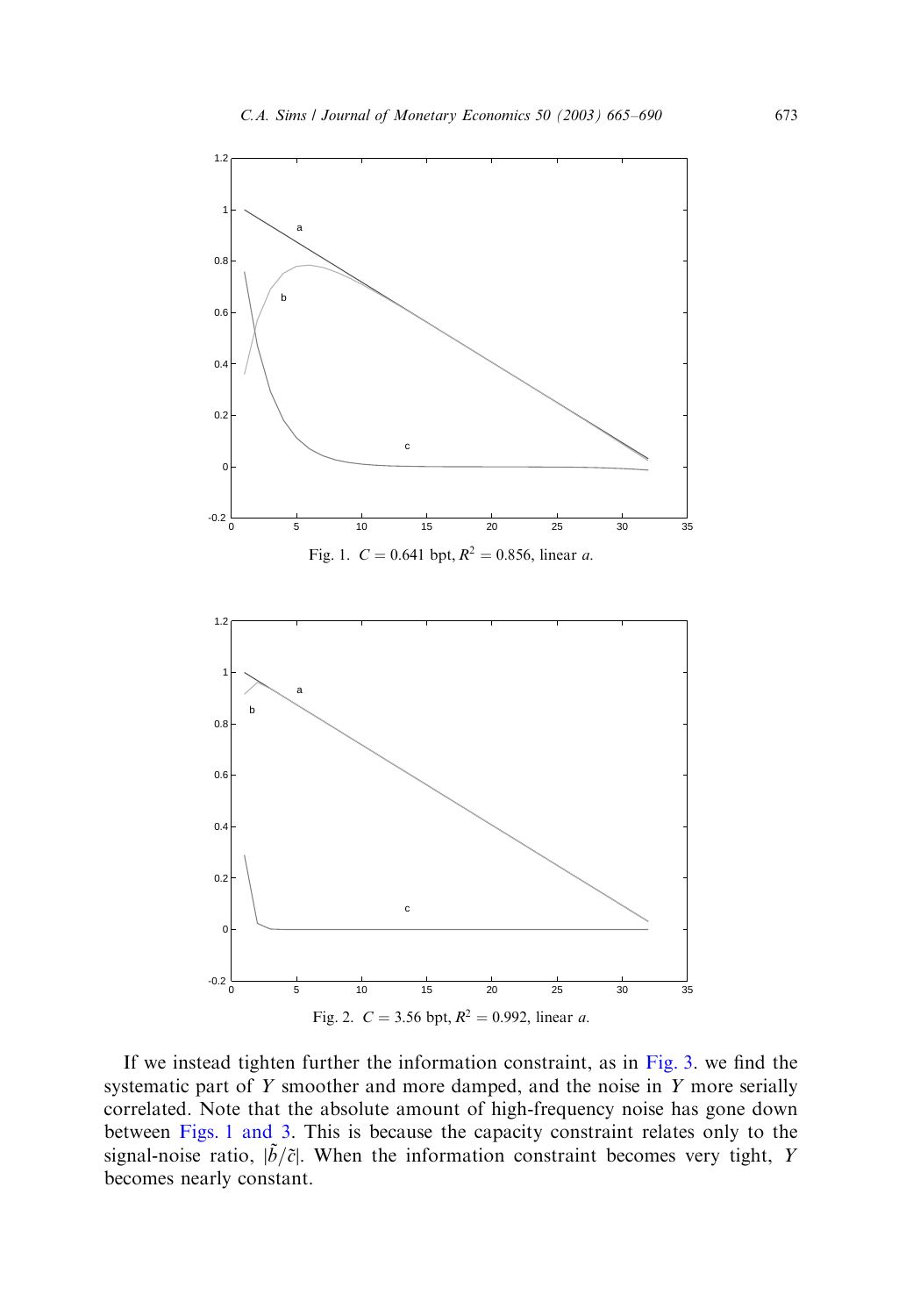<span id="page-9-0"></span>



When the signal has less serial correlation, it has higher information content, so that a level of capacity that sufficed for quite good tracking in the examples we have examined above delivers much less accuracy. For example, if  $a(s)$  =  $(0.6<sup>t</sup> - 0.5 \cdot 0.8<sup>t</sup>)(1 - t/32), s = 0, ..., 31$ , then with a capacity of 0.71, close to that for [Fig. 1,](#page-8-0) we obtain Fig. 4. Here the unconditional  $R^2$  of Y and X is only 0.443, in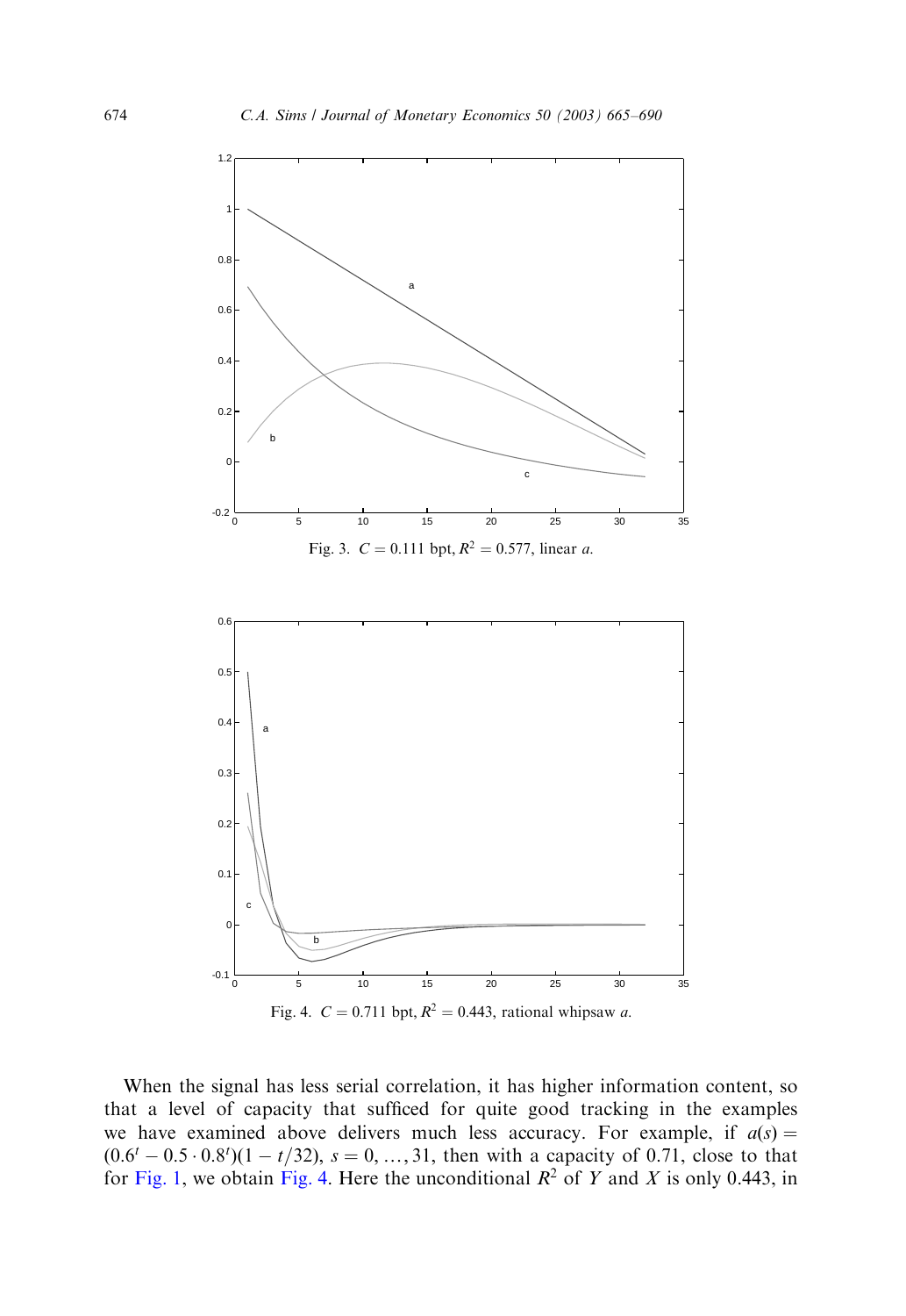contrast to the 0.856 achieved with a slightly lower information flow rate in the [Fig. 1](#page-8-0) case. In fact the unconditional  $R^2$  here is lower than that obtained in the [Fig. 3](#page-9-0) case with a much lower information flow rate.

One final example for this section shows that the tendency of information constraints to induce delay is not confined to cases where a is discontinuous at 0. Here we set  $a(s) = \sin(\pi(s+1)/32)(1-s/32)$ ,  $s = 0, ..., 31$  and capacity at 0.269. We emerge with an unconditional  $R^2$  of 0.697, and, as can be seen from Fig. 5, a distinct delay in the response of  $Y$  to  $X$ , as well as the expected damping.

From this set of examples we can confirm the idea that solutions to tracking problems with information-processing constraints mimic signal-extraction problems. But the information-processing approach makes the nature of the ''noise'' endogenous. We do not need to import the physicist's idea of i.i.d. experimental error or query ourselves about intuitively nebulous sources of exogenous noise in our view of economic data. Instead, the nature of the time series being tracked, together with the available information capacity, delivers a model for the noise.

If we take the tracking problems of this section as schematic representations of the way agents react to aggregate market signals, it may seem that the rates of information flow in the examples that show significant amounts of smoothing are implausibly low. A one bpt rate of information flow corresponds to making one yes–no decision per time period in reaction to the information flow. If the time unit is a month, it is clear that ordinary people's information-processing capacity is vastly higher than this. To justify information flow about major macroeconomic aggregate variables at this low rate, we must assume, as seems to be realistic, that most people devote nearly all of their information-processing capacity to types of information other than the time paths of macroeconomic variables. While it does seem realistic to

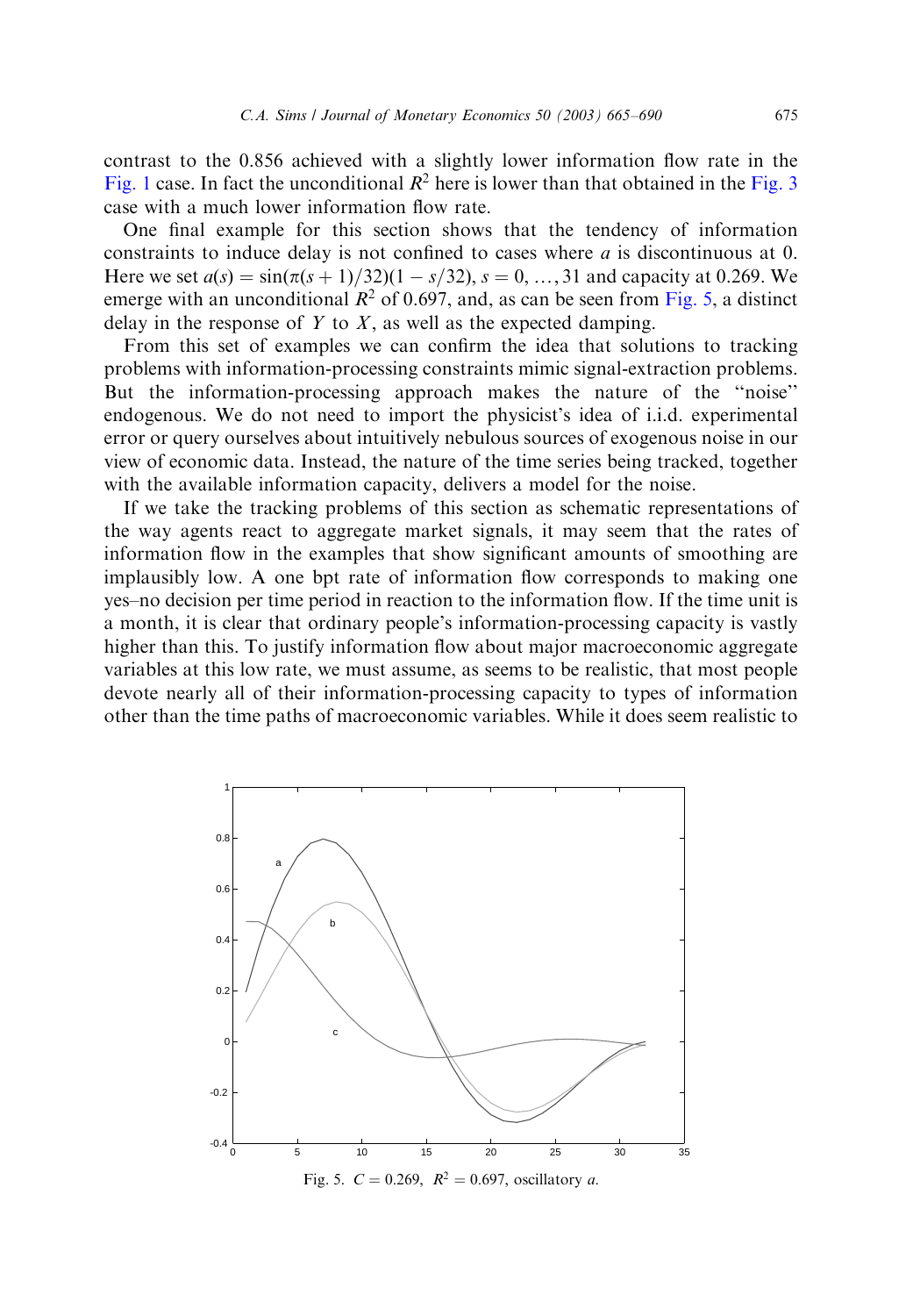suppose that people ordinarily pay only slight attention to aggregate economic time series, though, there is obviously plenty of room for them to shift more attention to these series' behavior when it becomes important to do so. Atheory that treated capacity devoted to connecting aggregate data to economic behavior as exogenously fixed would be easier to produce, but it seems likely that treating this ''economic capacity'' as endogenous will be necessary to arrive at a realistic theory.

It would be interesting to consider a collection of tracking problems with a single capacity constraint. The amount of capacity allocated to each problem will then depend on its weight in the objective function and on the returns to capacity. Difficult tracking problems may get less capacity if they are difficult because of low marginal returns to additional capacity. With the same objective function and the same capacity limit, capacity allocations will change as the serial correlation and variance scales of the variables to be tracked change.

We can go some way toward these objectives by using the recursive formulation of the next section.

### 5. Linear-quadratic (LQ) control with a capacity constraint and multivariate state

This section is technically dense. Readers may wish to read first (or only) the subsequent discussion of examples that apply this section's methods to economic models. The single-state version of the permanent income problem discussed at the beginning of the next section brings out some of the main ideas with much simpler mathematics.

We consider a standard LQ control problem with imperfectly observed state, with the requirement that the observations on the state involve information transfer at a rate less than some given rate  $C$ . It is thus part of the optimization problem to choose the character of the observation error.

The problem is

$$
\max_{C,S} E\left[\sum_{t=0}^{\infty} \beta^t (-S_t^{\prime} A S_t - C_t^{\prime} B C_t)\right]
$$
\n(15)

subject to

$$
S_t = G_0 + G_1 S_{t-1} + G_2 C_{t-1} + \varepsilon_t \tag{16}
$$

$$
S_t | \mathcal{I}_t \sim \mathcal{D}_t \tag{17}
$$

$$
S_{t-1} \mid \mathcal{I}_{t-1} \sim \mathcal{D}_{t-1} \tag{18}
$$

and to the requirement that the rate of information flow at  $t$  implicit in the specification of  $\mathcal{D}_{t-1}$  and  $\mathcal{D}_t$  be less than C. Here  $S_t$  is the state at t,  $C_t$  is the control at t, and  $\mathcal{I}_t$  is the information available at t. We are maintaining a convention (and an implicit assumption) that variables dated t are "known" at t, so that  $C_t$  and  $S_t$  are measurable with respect to the  $\mathcal{I}_t$  information set.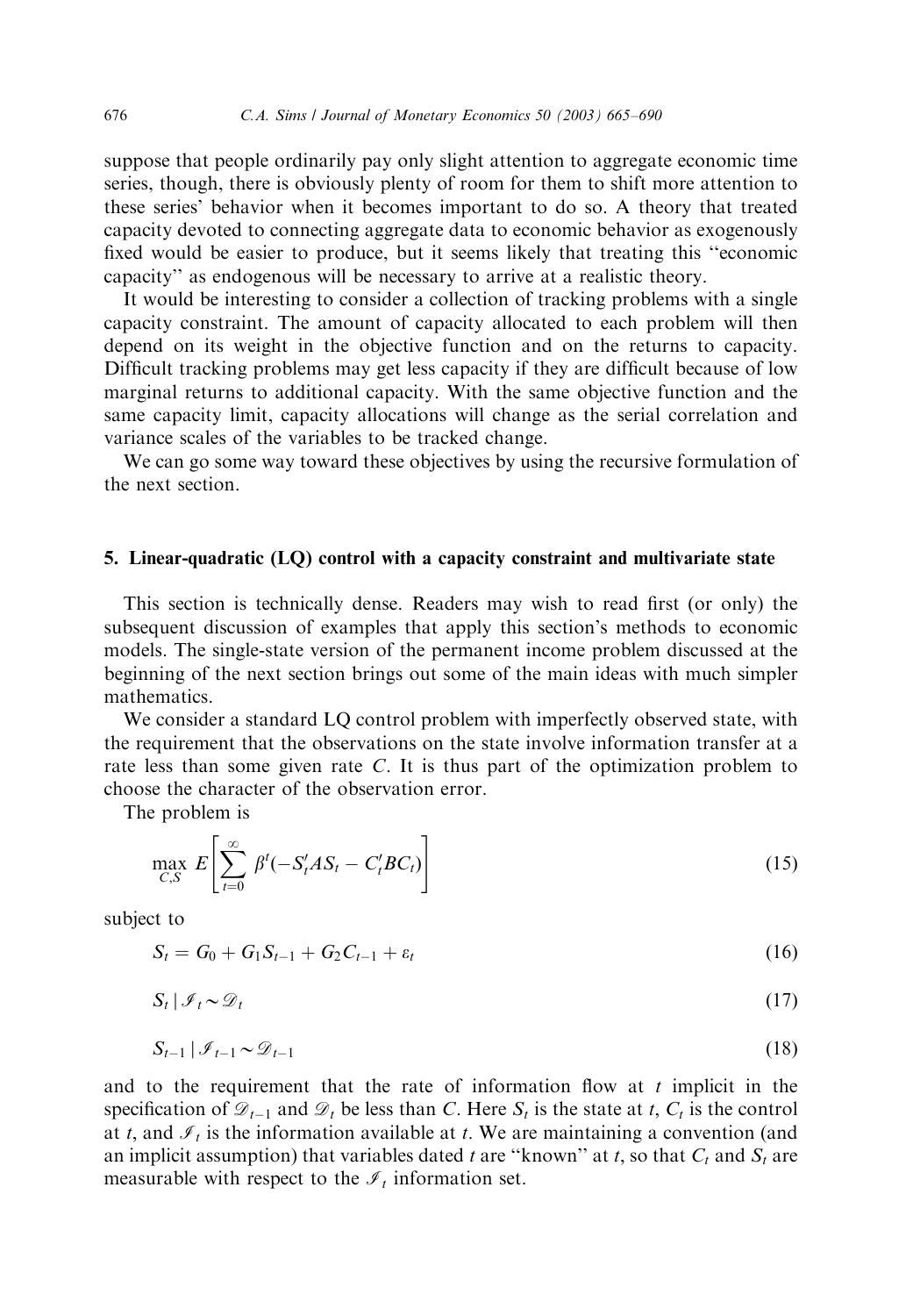Once the current period information has been received, the problem becomes a standard LQ control problem with measurement error, and we can apply certainty equivalence. That is, if the (linear) decision rule that solves the deterministic version of the problem (that with  $Var(\varepsilon) = 0$ ) is

$$
C_t = H_0 + H_1 S_t, \t\t(19)
$$

then the optimal decision rule for the problem with measurement error is

$$
C_t = H_0 + H_1 \hat{S}_t,\tag{20}
$$

where  $\hat{S}_t = E[S_t | \mathcal{I}_t].$ 

Let us now assume that both  $\mathcal{D}_t$  and  $\mathcal{D}_{t-1}$  are normal. Later we will return to consider to what extent we can deduce these properties of the signal-processing error from the structure of the problem. With  $\mathcal{D}_t = \dot{N}(\hat{S}_t, \Sigma_t)$  for each t, we will examine the situation where  $\Sigma_t$  is constant, verifying along the way that such a limiting case exists. If we let  $\Omega = \text{Var}(\varepsilon_t)$ , then we can see from (16) that

$$
Var(S_t | \mathcal{I}_{t-1}) = \Psi = G'_1 \Sigma G_1 + \Omega.
$$
 (21)

The information flow constraint can then be expressed as

$$
-\log_2|\Sigma| + \log_2|\Psi| < 2\kappa,\tag{22}
$$

where  $\kappa$  is channel capacity. In the case of a one-dimensional state, this constraint completes the characterization of the problem. When the state is multidimensional, however, (22) leaves open the possibility that  $\Psi - \Sigma$  might not be positive semidefinite. This in effect implies that information flow can be kept low by ''forgetting'' some existing information, trading this off for increased precision about other dimensions of the state vector. Since transmission of information cannot produce this result, we need to add as a separate constraint

$$
\Psi \succcurlyeq \Sigma,\tag{23}
$$

where " $\succcurlyeq$ " is interpreted as implying that the difference of left- and right-hand sides is positive semi-definite.

We use the notation

$$
V(S_t) = -S_t' \theta_2 S_t + \theta_1 S_t + \theta_0 \tag{24}
$$

to denote the value function for the problem without capacity constraints and define

$$
\hat{V}(\hat{S}_t) = E\left[\sum_{s=0}^{\infty} \beta^t (-S'_s AS_s C'_s BC_s) \middle| \mathcal{I}_t\right],
$$
\n(25)

where the expectation is formed under the assumption that current and future C's are all being chosen subject to the capacity constraint on information flow.

Of course, since the information capacity constraint cannot help in the optimization, we know that  $E_t V(S_t) > \hat{V(S_t)}$ . (Here and henceforth we will use  $E_t[\cdot]$  as shorthand for  $E[\cdot|\mathcal{I}_t]$ . It turns out to be handy to characterize the optimization problem as being that of choosing  $\Sigma$  to minimize  $E_t V(S_t) - \hat{V}(\hat{S}_t)$ , in other words as that of choosing the structure of our uncertainty about the state so as to bring expected utility from the current date onward as close as possible to the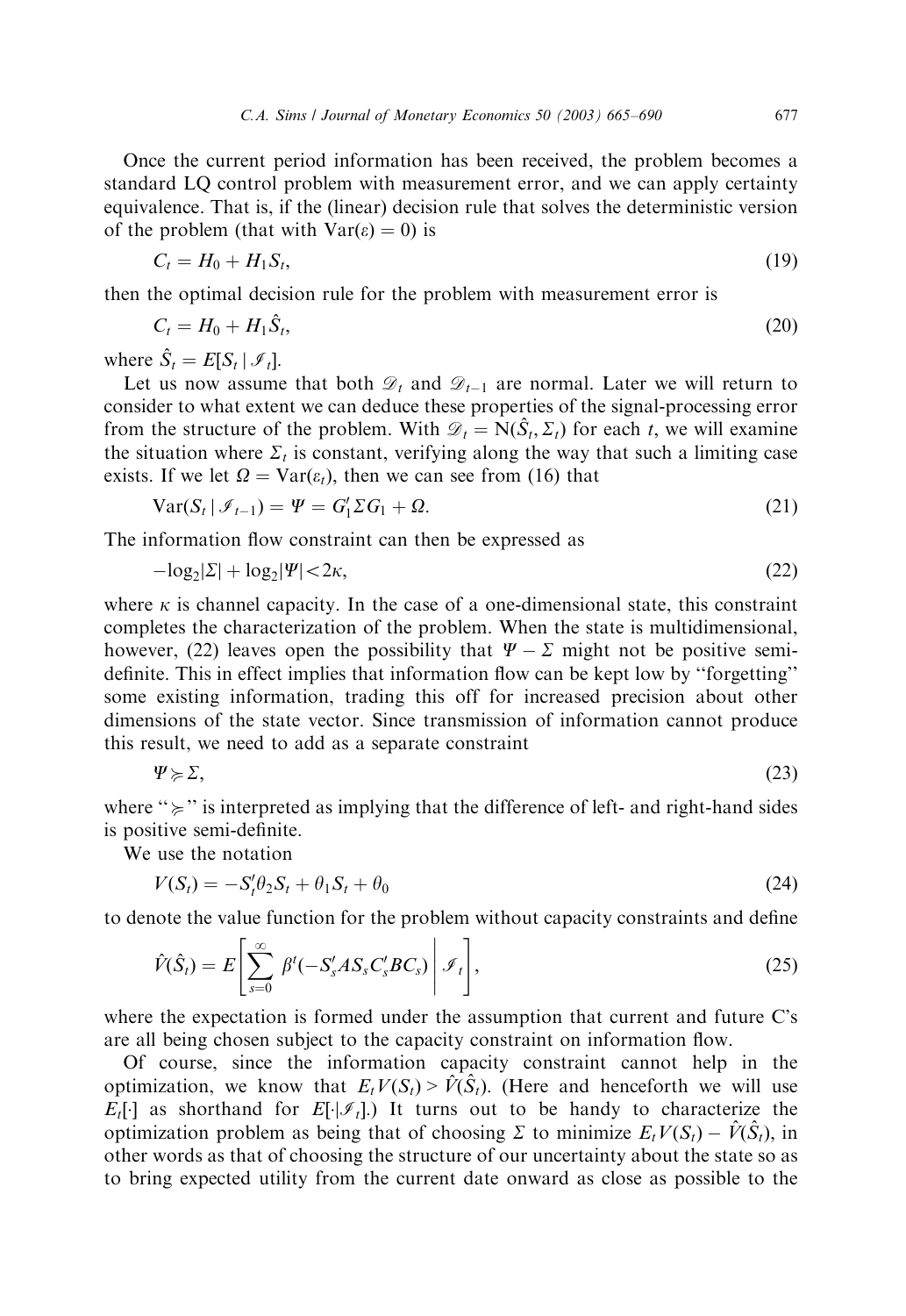expected value of the unconstrained value function. We begin by writing

$$
E_t V(S_t) - \hat{V}(\hat{S}_t)
$$
  
=  $-\text{tr}((A + H'_1 B H_1) \Sigma) + \beta E_t [V(S_{t+1}^*) - V(S_{t+1}) + V(S_{t+1}) - \hat{V}(\hat{S}_{t+1})],$  (26)

where  $S_{t+1}^* = G_0 + (G_1 + G_2H_1)S_t + \varepsilon_t$  is the value of  $S_{t+1}$  that would emerge if  $C_t$ were chosen optimally without uncertainty at t about the value of  $S_t$ . We use  $S_{t+1}$  to refer to the value of the state at  $t + 1$  when  $C_t$  is chosen subject to the capacity constraint, i.e. to satisfy (20). Then we write

$$
\tilde{S}_{t+1} = S_{t+1}^* - S_{t+1} = G_2 H_1 (S_t - \hat{S}_t). \tag{27}
$$

Because of the LQ structure of the problem, the left-hand side of (26) will be a constant, determined entirely by variances, not the current estimate of the state. (Again, we will verify this at the end.) Let this constant be  $M$ . Then we can write

$$
(1 - \beta)M = -\text{tr}((A + H_1'BH_1)\Sigma) + \beta E_t[-(\tilde{S}_{t+1}'\theta_2\tilde{S}_{t+1} + 2\tilde{S}_{t+1}'\theta_2S_{t+1})].
$$
 (28)

Using (27) and (16), we can then write the whole expression in terms of known matrices and  $\Sigma$ :

$$
(1 - \beta)M
$$
  
=  $-tr((A + H'_1BH_1 + \beta(H'_1G'_2\theta_2G_2H_1 + H'_1G'_2\theta_2G_1 + G'_1\theta_2G_2H_1))\Sigma)$   
=  $-tr(W\Sigma).$  (29)

Our optimization problem then takes the form

$$
\max_{\Sigma} \ \{ \text{tr}(W\Sigma) \} \tag{30}
$$

subject to

$$
-\log_2|\Sigma| + \log_2(G_1\Sigma G_1' + \Omega) \le 2\kappa,\tag{31}
$$

$$
\Sigma \preccurlyeq G_1 \Sigma G_1' + \Omega. \tag{32}
$$

The information-theoretic constraints (31) and (32) have taken us out of the convenient LQ realm, but they are in some respects well behaved. In particular, each defines a convex subset of  $\Sigma$ -space. To see that (31) defines a convex set of  $\Sigma$ 's, observe that the second derivative of the left-hand side with respect to  $\vec{\Sigma}$  is<sup>8</sup>

$$
\Sigma^{-1} \otimes \Sigma^{-1} - (\Sigma + G_1^{-1} \Omega G_1^{-1})^{-1} \otimes (\Sigma + G_1^{-1} \Omega G_1^{-1})^{-1}, \tag{33}
$$

where  $\otimes$  is the Kronecker product. Obviously  $\Sigma^{-1} \succcurlyeq (\Sigma + G_1^{-1} \Omega G_1^{-1})^{-1}$ , and the fact that for any square matrices X and Y,  $X \ge Y \Rightarrow X \otimes X \ge Y \otimes Y$  then delivers the desired result. And that (32) defines a convex set of  $\Sigma$ 's follows from its linearity in  $\Sigma$ and from the fact that  $A \ge 0$  and  $B \ge 0$  imply  $A + B \ge 0$ .

Since our problem is therefore one with a linear objective function (31) and convex constraint sets (defined by (31) and (32)), it will have a uniquely defined maximized objective and we can characterize its solutions as maximizing the Lagrangian for

<sup>&</sup>lt;sup>8</sup>We use the notation  $\vec{\Sigma}$  to denote  $\Sigma$  stacked up, column by column, into a single vector. In deriving (33) and elsewhere we are using the identities  $\overrightarrow{ABC} = (C' \otimes A) \vec{B}$  and  $(d/d\Sigma) \log_2 |\Sigma| = \Sigma^{-1}$ .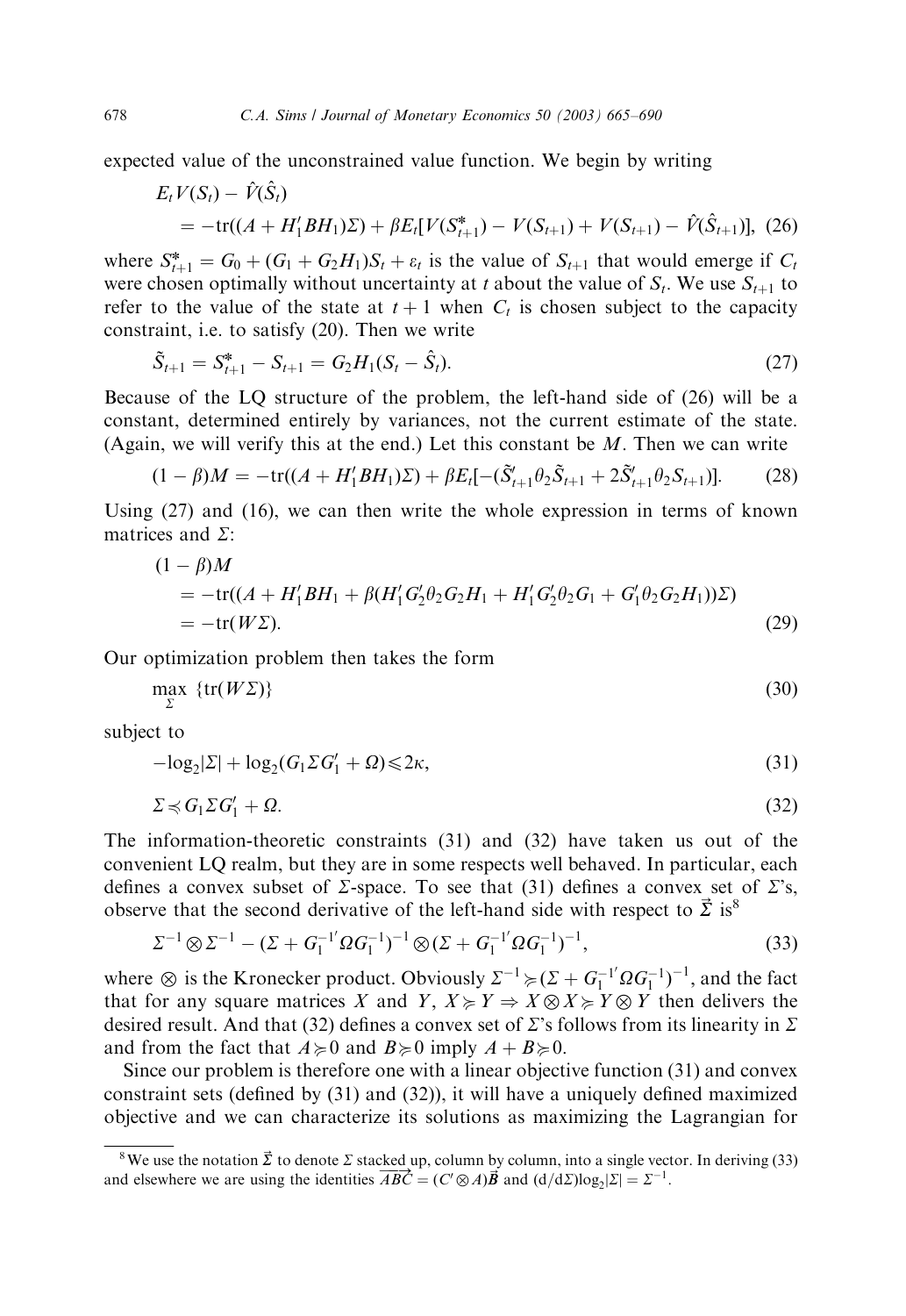certain values of the Lagrange multipliers on the constraints. One approach to solving this problem that I have found to work is to reparameterize in terms of the Choleski factor  $\Phi$  of  $\Lambda^* = \Psi - \Sigma$ , where  $\Phi' \Phi = \Lambda^*$  and  $\Phi$  is upper triangular. This imposes the positive definiteness of  $\Psi - \Sigma$ , as required by (32), automatically. One can then numerically maximize the Lagrangian with  $\lambda$  fixed. Note that the mapping from  $\Lambda^*$  to  $\Sigma$ , which must be evaluated in order to evaluate the objective function, is determined from the solution to

$$
G_1 \Sigma G_1' + \Omega = \Sigma + \Lambda^*.
$$
\n(34)

This is in the form of a standard discrete Lyapunov equation that can be solved,  $9e.g.$ with Matlab's dlyap.m program, or (if the equation is multiplied through by  $G_1^{-1}$ ) by lyap.m. 10

Once we have found the optimal  $\Sigma$ , we then find the corresponding  $\text{Var}(\xi_i) = A$ from the usual formula for the variance of a Gaussian distribution updated based on a linear observation:

$$
\Sigma = \Psi - \Psi(\Psi + \Lambda)^{-1}\Psi. \tag{35}
$$

Eq. (35) can be solved for  $\Lambda^{-1}$ , yielding

$$
A^{-1} = \Sigma^{-1} - \Psi^{-1}.
$$
\n(36)

Note that  $\Lambda^{-1}$ , like  $\Lambda^*$ , is likely to be near singular. When this occurs, it means that it is efficient to observe only a certain linear combination (or combinations) of the state variables rather than the whole state vector. Measurement error on the other linear combinations is effectively infinite.

With the problem solved, we can form a dynamic system that characterizes the evolution of the vector  $[S_t, \hat{S}_t, C_t]$  as it is driven by the underlying structural shocks  $\varepsilon_t$ and the information-processing-induced measurement error  $\xi_i$ . The equations are

$$
S_t = G_0 + G_1 S_{t-1} + G_2 C_{t-1} + \varepsilon_t, \quad (17)
$$
  
\n
$$
\hat{S}_t = (I - \Sigma A^{-1})(G_1 + G_2 H_1)\hat{S}_{t-1} + \Sigma A^{-1}(S_t + \xi_t),
$$
  
\n
$$
C_t = H_0 + H_1 \hat{S}_t. \quad (21)
$$
\n(37)

<sup>&</sup>lt;sup>9</sup> If  $G_1$  has a unit eigenvalue or pairs of eigenvalues that are reciprocals of each other, this equation cannot be solved for  $\Sigma$ . This means for example that in the permanent income examples below, the algorithm fails if the exogenous income process has a unit root. This does not mean the problem is unsolvable, or even especially difficult in principle. But further cleverness will be required to produce a parameterization that works automatically in these cases. Also, some values for the  $\Lambda^*$  matrix may imply that there is no corresponding  $\Sigma \geq 0$ . Numerical routines that search over  $\Phi$  of course must take this into account, but this will not create important difficulties so long as  $|\Sigma| > 0$  at the solution. Also, finding a feasible starting value for  $\Lambda^*$  may be a problem. If  $\Omega$  is non-singular, the solution to  $\Lambda^* = G_1 \Sigma G_1' + \Omega - \Sigma$ is always p.s.d. if  $\Sigma$  is taken small enough.<br><sup>10</sup>These routines are part of an extra-cost Matlab toolbox. A slower but slightly more general program

called lyapcs.m is available on my web site. lyap.m quits without producing output under certain conditions in which there is a solution, but it is not unique. lyapcs.m attempts to provide a solution in these conditions. Because  $G_1$  generally has both stable and unstable eigenvalues, doubling algorithms do not avoid the need for an eigenvalue decomposition of  $G<sub>1</sub>$  in this problem and thus lose their main advantage over the Schur-decomposition-based methods in the programs cited here.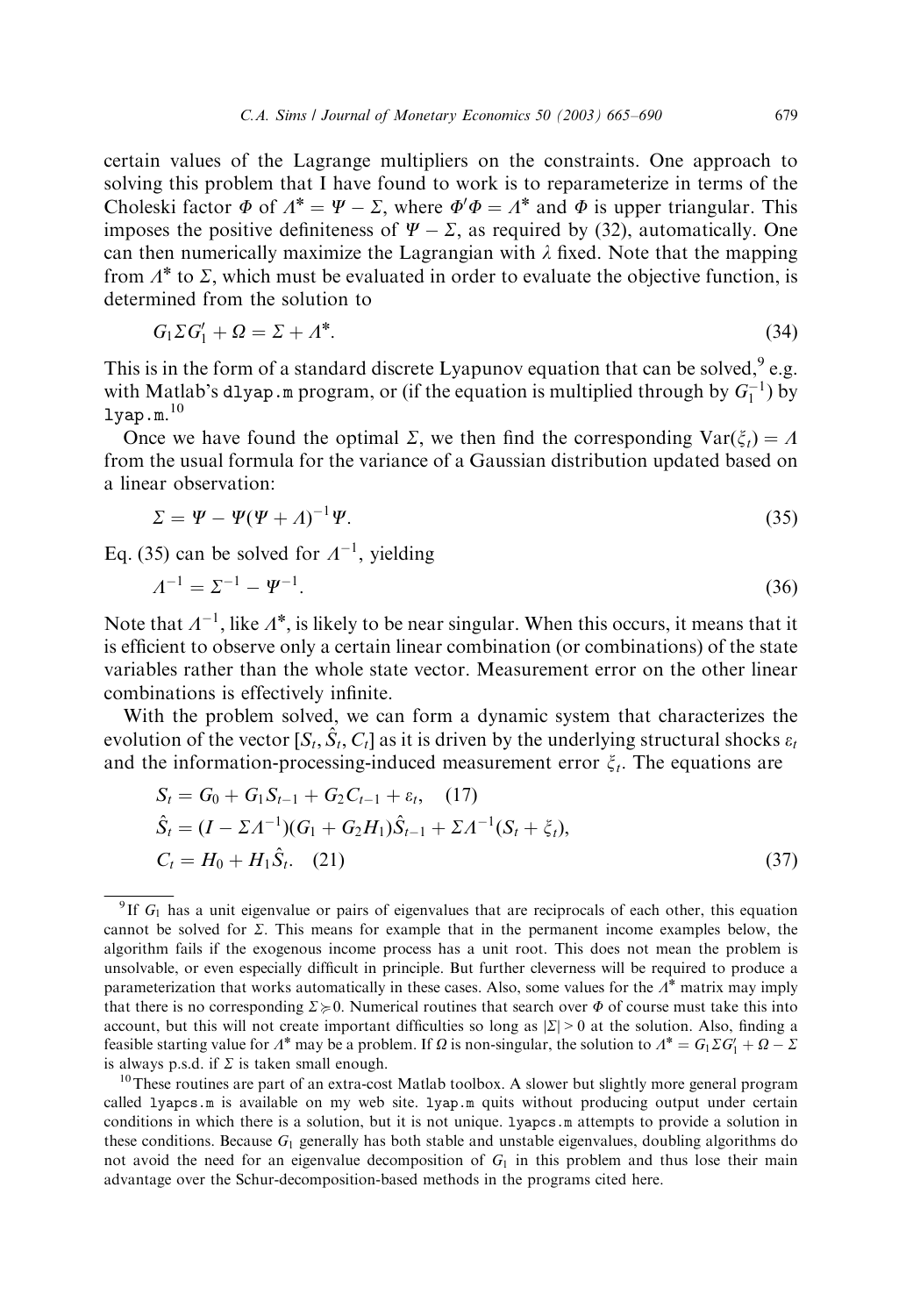This system can then of course be used to generate impulse responses in the usual way.

To justify the assumptions we have made along the way, it must turn out that the system formed by (16), (37) and (20) is consistent with stationarity of the  $[S_t, \hat{S}_t, C_t]$ process. With stationary disturbance terms, we need, therefore, that the matrix

$$
\begin{bmatrix} I & 0 & 0 \ -\Sigma A^{-1} & I & 0 \ 0 & -H_1 & I \end{bmatrix}^{-1} \begin{bmatrix} G_1 & 0 & G_2 \ 0 & (I - \Sigma A^{-1})(G_1 + G_2 H_1) & 0 \ 0 & 0 & 0 \end{bmatrix}
$$
(38)

has all its roots less than one in absolute value.

It can be shown that the eigenvalues of this matrix are those of the two smaller matrices  $G_3 = G_1 + G_2 H_1$  and  $\Sigma \Psi^{-1} G_1$ . The first of these,  $G_3$ , is the matrix characterizing the dynamics of the state in the model with no information capacity constraint. It will therefore have all its eigenvalues less than one in absolute value whenever the problem with no capacity constraint has a stable solution. The second of the two matrices seems likely also always to have all its values less than one in absolute value, whenever we can solve for  $\Psi$  and  $\Sigma$ , and I have yet to encounter an example where it has eigenvalues larger than one, but proving this seems to be challenging.

If  $\kappa$  is set too low, it is possible that the intersection of the sets of  $\Sigma$ 's defined by (22) and (23), with  $\Psi$  defined by (21), is empty, in which case no stationary solution satisfying the capacity constraint is possible. This makes intuitive sense. In most rational expectations problems  $G_1$  has at least some unstable roots, so that if C were never changed, S would blow up exponentially. Specification of too small a  $\kappa$  may in effect prevent C from moving enough, or accurately enough, to prevent this explosive behavior. But there is always a solution if  $\kappa$  is large enough.

## 6. A rational inattention version of permanent income theory

We consider a standard LQ permanent income example, in which an agent maximizes

$$
E\left[\sum_{t=0}^{\infty} \beta^t (C_t - 0.5C_t^2)\right]
$$
\n(39)

subject to

$$
W_t = R(W_{t-1} - C_{t-1}) + Y_t, \tag{40}
$$

where as usual we interpret  $W$  as wealth,  $C$  as consumption,  $Y$  as labor or endowment income, and  $R$  as the gross interest rate. We will suppose that the agent devotes limited capacity to observing Y and W, so that  $C_t$  is always being chosen as if Y and W up to the current date are known only up to some pattern of random error. We will use the idea of a finite Shannon capacity for the agent to derive the form of the pattern of random error and the effects of it on the way  $C$  and  $W$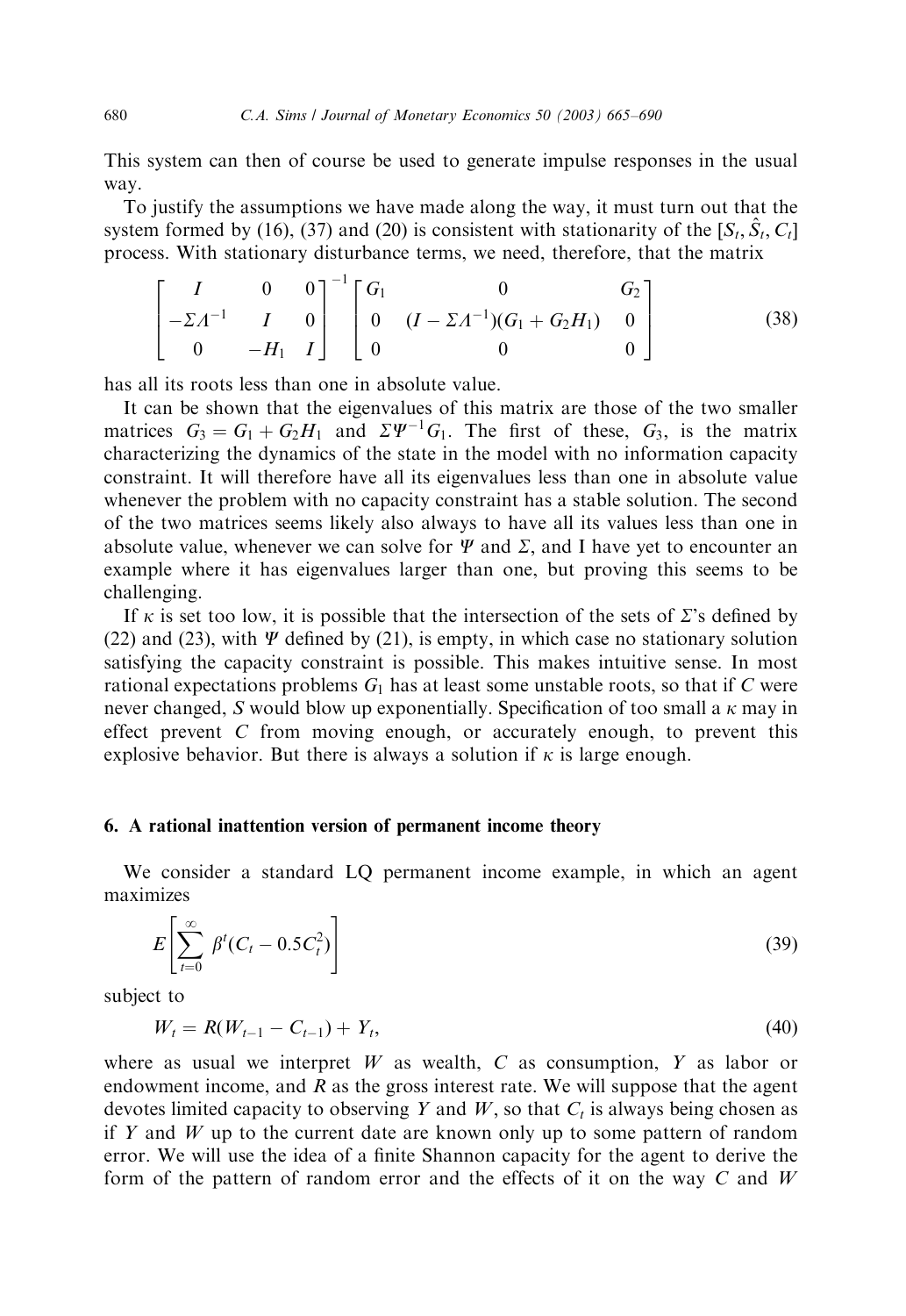respond to Y: This problem fits precisely into the framework of the general LQ control problem with capacity constraint that we considered in the previous section.

To begin with the simplest possible case, suppose  $Y_t$  is i.i.d. with mean  $\bar{Y}$  and  $\beta R = 1$ . Then  $W_t$  by itself can serve as state variable. This model fits into the general framework of the previous section, but it is much simpler to solve because of the onedimensional state. Aspects of the problem that require numerical optimization in the multivariate case here can be solved analytically.

The optimal decision rule for the deterministic problem is simply

$$
C_t = (1 - \beta)W_t + \beta \bar{Y}.
$$
\n<sup>(41)</sup>

Optimal policy with finite capacity will therefore have the form

$$
C_t = (1 - \beta)\hat{W}_t + \beta \bar{Y}.\tag{42}
$$

To fit this problem to the notation of the previous section, we would make the notational correspondences  $S_t \sim W_t$ ,  $C_t \sim C_t - 1$ ,  $11$   $G_0 \sim \overline{Y} + R$ ,  $G_1 \sim R$ , and  $G2 \sim -R$ .

Rather than simply invoke the more general framework, we proceed here to work out this example analytically, as this may aid understanding. With a quadratic loss function, minimization of losses subject to an information-flow constraint implies that the conditional distribution of  $W_t$  given information at t will be  $N(\hat{W}_t, \hat{\sigma}_t^2)$ .<sup>12</sup> Then the budget constraint (40) implies that

$$
E_t[W_{t+1}] = \hat{W}_t, \tag{43}
$$

$$
Vart[Wt+1] = R2 \sigmat2 + \omega2,
$$
\n(44)

where  $\omega^2$  is the variance of  $Y_t$ . To keep things linear, we assume now that the distribution of  $Y_t$  is Gaussian. With a finite capacity  $\kappa$  per time unit, then, the optimizing agent will choose a signal that reduces the conditional standard deviation of  $W_{t+1}$  by

$$
\kappa = \frac{1}{2} (\log_2(R^2 \sigma_t^2 + \omega^2) - \log_2(\sigma_{t+1}^2)).
$$
\n(45)

This equation has a steady state at

$$
\bar{\sigma}^2 = \frac{\omega^2}{e^{2\kappa} - R^2}.\tag{46}
$$

In steady state the agent behaves as if observing a noisy measurement  $W_{t+1}^* =$  $W_{t+1} + \xi_{t+1}$ , with  $\xi_{t+1}$  independent of all previous random disturbances to the system and with

$$
Var(\xi_{t+1}) = \frac{\bar{\sigma}^2 (R^2 \bar{\sigma}^2 + \omega^2)}{(R^2 - 1)\bar{\sigma}^2 + \omega^2}.
$$
\n(47)

<sup>&</sup>lt;sup>11</sup> The general model has no linear term in the objective function, so we have to recenter C at its satiation level of 1 in order to match the general setup's notation. This entails adjusting the constant term  $G_0$  in the

budget constraint also.<br><sup>12</sup>This follows because the entropy of a pdf with a given variance  $\sigma_i^2$  is maximized when the pdf is Gaussian, as is easily checked by calculus of variations.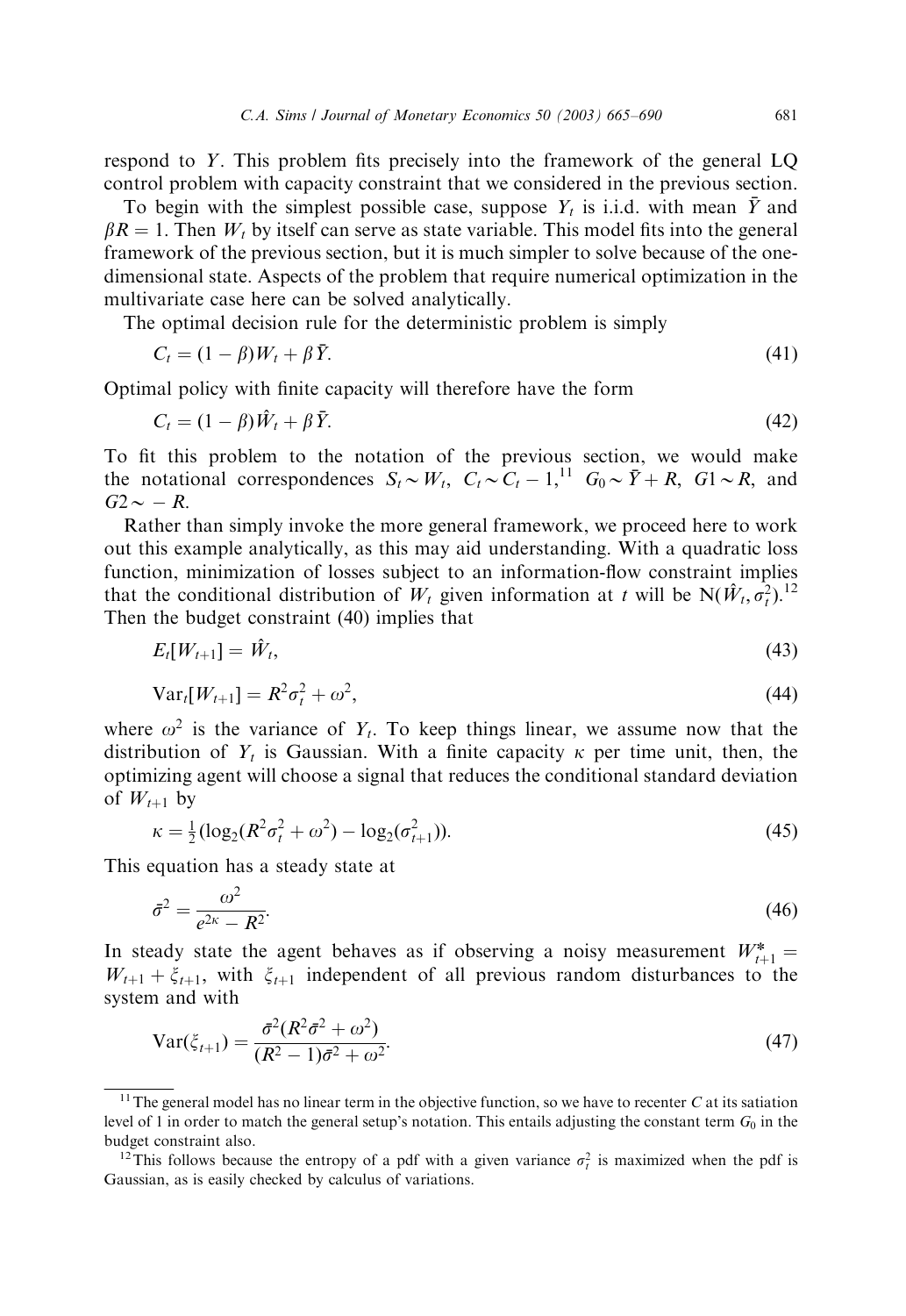We compute (47) by setting the conditional variance of  $W_{t+1}$  given  $W_{t+1}^*$  and information at t to be  $\bar{\sigma}^2$ .

In some respects this model reproduces results of standard permanent income theory for this special case. Because the solution mimics that of an LQ signal extraction problem, certainty-equivalence applies, and therefore consumption and estimated wealth are random walks, in the sense that  $E[C_{t+s} | \{C_v, v \leq t\}] = C_t$  and  $E[\hat{W}_{t+s} | \{\hat{W}_v, v \leq t\}] = \hat{W}_t$ . However, consumption is not a martingale, meaning that it is not true that  $E_t C_{t+s} = C_t$ , where  $E_t$ is expectation conditional on *all* information available at  $t$ . That is, variables other than C's own past, and wealth and income variables in particular, may help predict future values of C:

To get a full solution for the system in terms of the exogenous process Y and the information-processing error  $\xi$ , we can assemble the budget constraint (40), the decision rule (42), and the regression formula describing how  $\hat{W}$  is revised based on noisy observation:

$$
\hat{W}_t = \hat{W}_{t-1} + \theta (W_t + \xi_t - \hat{W}_{t-1}) = (1 - \theta)\hat{W}_{t-1} + \theta W_t + \theta \xi_t, \tag{48}
$$

where  $\theta = 1 - \bar{\sigma}^2 / (R^2 \bar{\sigma}^2 + \omega^2)$ , is the optimal weight on the observation. These form the system of difference equations

$$
\begin{bmatrix} 1 & 0 & 0 \ -\theta & 1 & 0 \ 0 & -1 + \beta & 1 \end{bmatrix} \begin{bmatrix} W_t \\ \hat{W}_t \\ C_t \end{bmatrix} = \begin{bmatrix} R & 0 & -R \\ 0 & 1 - \theta & 0 \\ 0 & 0 & 0 \end{bmatrix} \begin{bmatrix} W_{t-1} \\ \hat{W}_{t-1} \\ C_{t-1} \end{bmatrix} + \begin{bmatrix} 1 & 0 \\ 0 & 1 \\ 0 & 0 \end{bmatrix} \begin{bmatrix} Y_t - \bar{Y} \\ \zeta_t \end{bmatrix}.
$$
 (49)

The classic permanent income theory literature characterizes the distributed lag relationship between  $C$  and  $Y$ , emphasizing that  $C$  should respond only slightly to temporary changes in  $Y$ , which are the only kind that occur in this model with no serial correlation. In fact, in this model without information constraints

$$
C_t = (1 - \beta) \left( W_0 + \sum_{s=1}^t (Y_s - \bar{Y}) \right) + \beta \bar{Y}.
$$
 (50)

This implies of course that the impulse response of  $C$  to  $Y$  shocks is flat, with an immediate upward jump that then persists indefinitely. When we solve system (49), we get instead a response to  $Y$  that is "rounded off," with a steady rise to a flat asymptote that is above the response for the case without capacity constraint. The delay is of course because of the need to separate signal from noise, and the fact that the asymptote is above that for the standard case reflects the fact that an income shock, initially undetected, accumulates interest for a while before consumption responds fully. The information-processing error is much less serially correlated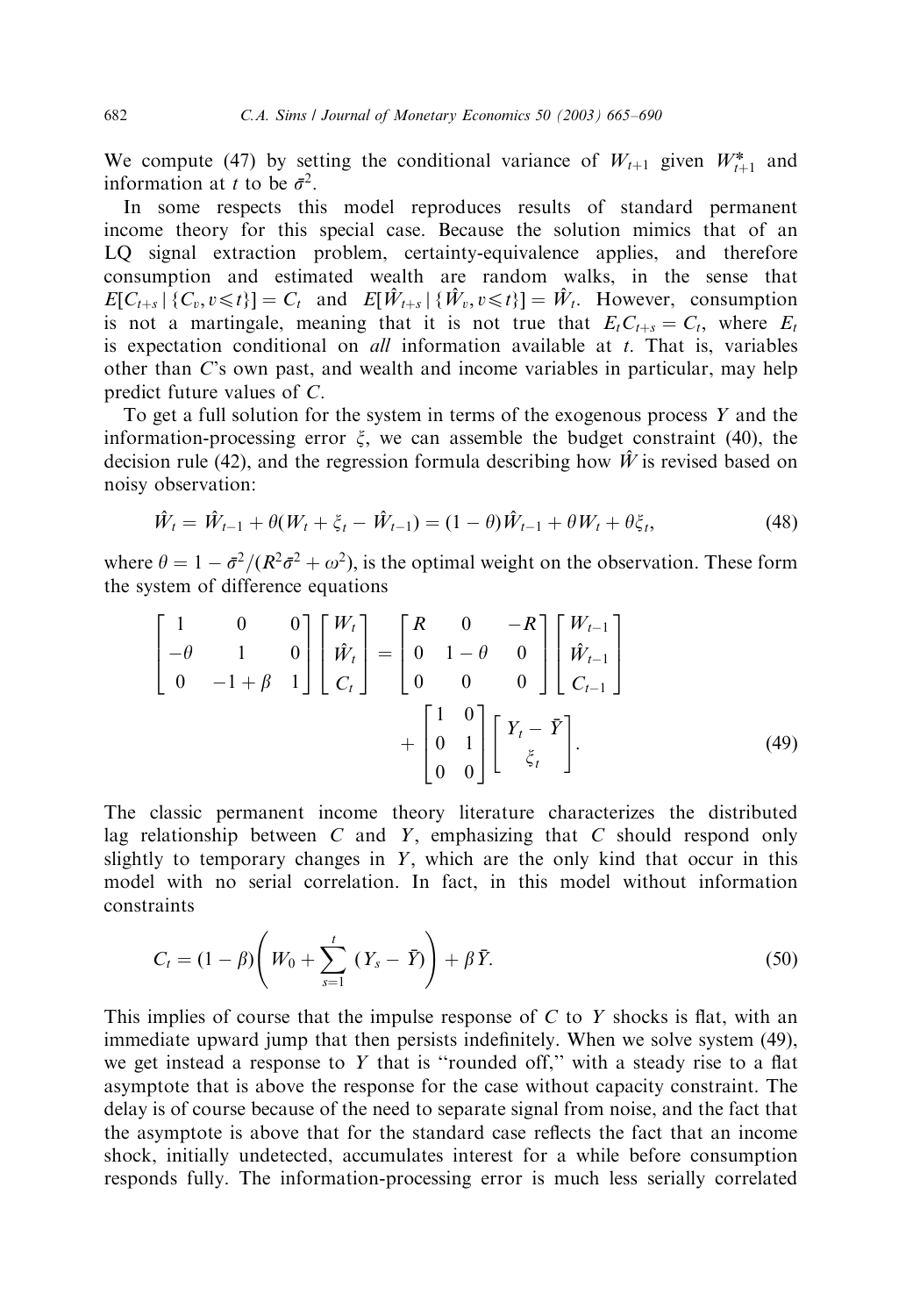<span id="page-18-0"></span>

Fig. 6. Responses of  $C$  in the permanent income model with serially uncorrelated  $Y$ .

than the part of C that responds to Y. The two impulse responses—to  $Y_t - \bar{Y}$  and to  $\xi_t$ —are shown in Fig. 6. The figure assumes a discount factor of 0.95 and a regression coefficient  $\theta$  of  $\hat{W}_t$  on the observed  $W_t + \xi_t$  of 0.5. This in turn implies that channel capacity is  $-\frac{1}{2} \log_2(1 - \theta^2) = 0.21$ .

The noticeable smoothing and delay of response to income shock in this example seems to rest on assuming a very low bit rate of information transmission. While this rate is clearly well below the total information processing capacity of human beings, it may not be unreasonable as the rate assigned to processing economic data, particularly aggregate economic data, when there are many competing demands on capacity.

For example, we can consider what happens when the income process contains several components. We will suppose that it has two components with high innovation variance and modest serial correlation, and another that has much lower innovation variance and stronger serial correlation. We might think of the latter as an ''aggregate'' component of the income of an individual whose personal fortunes are dependent, month to month, much more on local and idiosyncratic uncertainties than on aggregate economic fluctuations.

The setup here will be exactly as in the previous example, except for the specification of the exogenous  $Y$  process. Here we assume

$$
Y_t = \bar{Y} + X_t + Z_t + \varepsilon_{Yt},\tag{51}
$$

$$
X_t = 0.97X_{t-1} + \varepsilon_{Xt},\tag{52}
$$

$$
Z_t = 0.9Z_{t-1} + \varepsilon_{Zt} \tag{53}
$$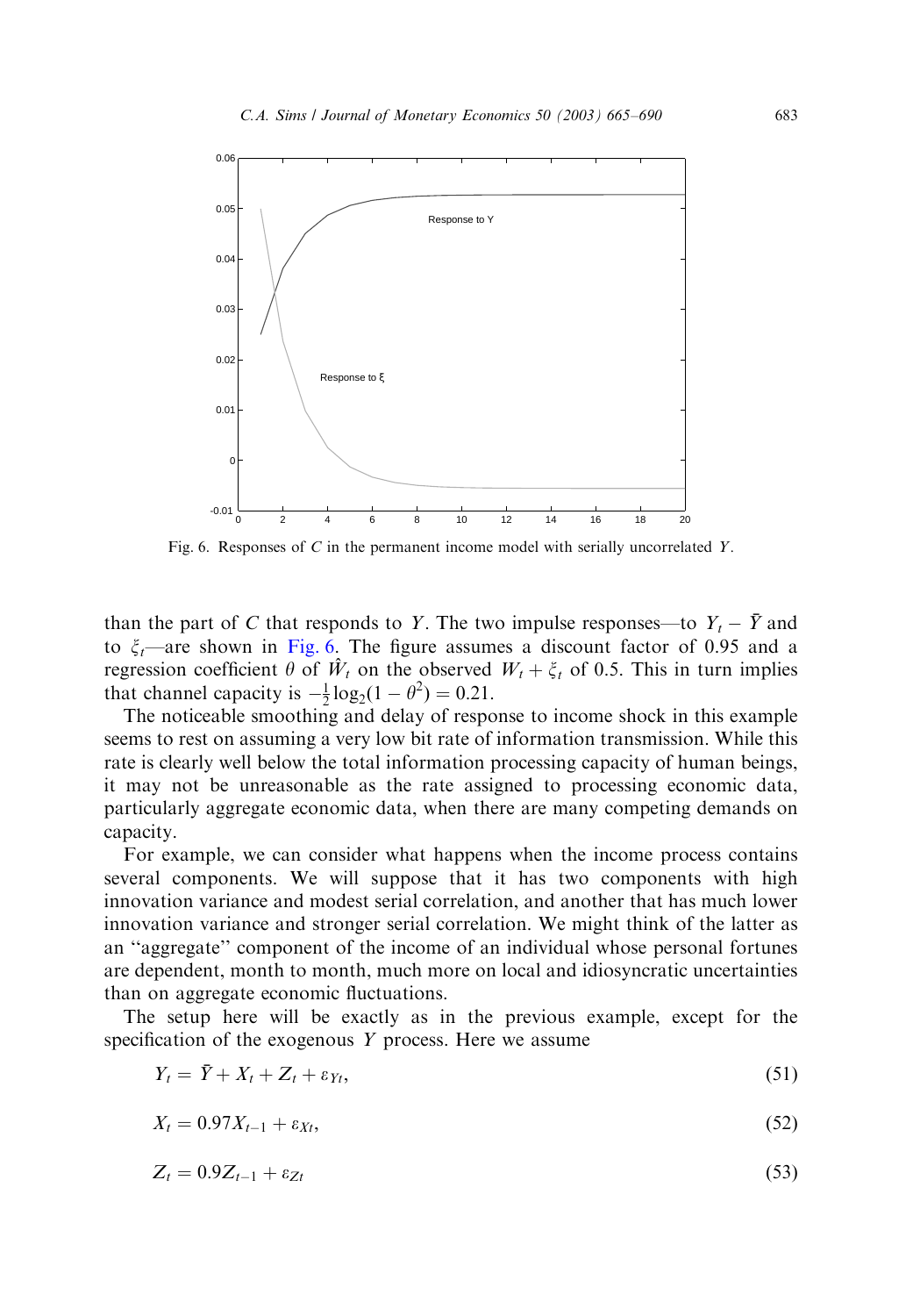with

$$
\operatorname{Var}\begin{bmatrix} \varepsilon_{Yt} \\ \varepsilon_{Xt} \\ \varepsilon_{Zt} \end{bmatrix} = \begin{bmatrix} 0.01 & 0 & 0 \\ 0 & 0.0001 & 0 \\ 0 & 0 & 0.003 \end{bmatrix}.
$$
 (54)

So the X component of income is to be thought of as the stable, slow-moving "aggregate." This model again falls into our general framework, but this time cannot be solved by hand. Fig. 7 shows the responses to the three true component income shocks and the three error shocks, with channel capacity 0:72 bpt; four times that in [Fig. 6](#page-18-0). Each of the responses to true components is accompanied by a horizontal line showing the level of the flat optimal response in the absence of capacity constraints. The response to  $Z$ , the large-variance serially correlated component, is similar in shape to the response to the single shock in the single-state example. The response to the serially uncorrelated component is essentially undamped, while the response to the low-shock-variance, near-unit-root component is extremely damped, with the response rising steadily throughout the 20 periods plotted.

If we triple channel capacity, to about 2.1 bpt, we get the responses shown in [Fig. 8](#page-20-0). Here the response to the  $X$  component shock has almost the same form as the response to the single i.i.d. shock in the one-state example, but total channel capacity is ten times greater. In these multistate examples the optimal use of channel capacity



Fig. 7.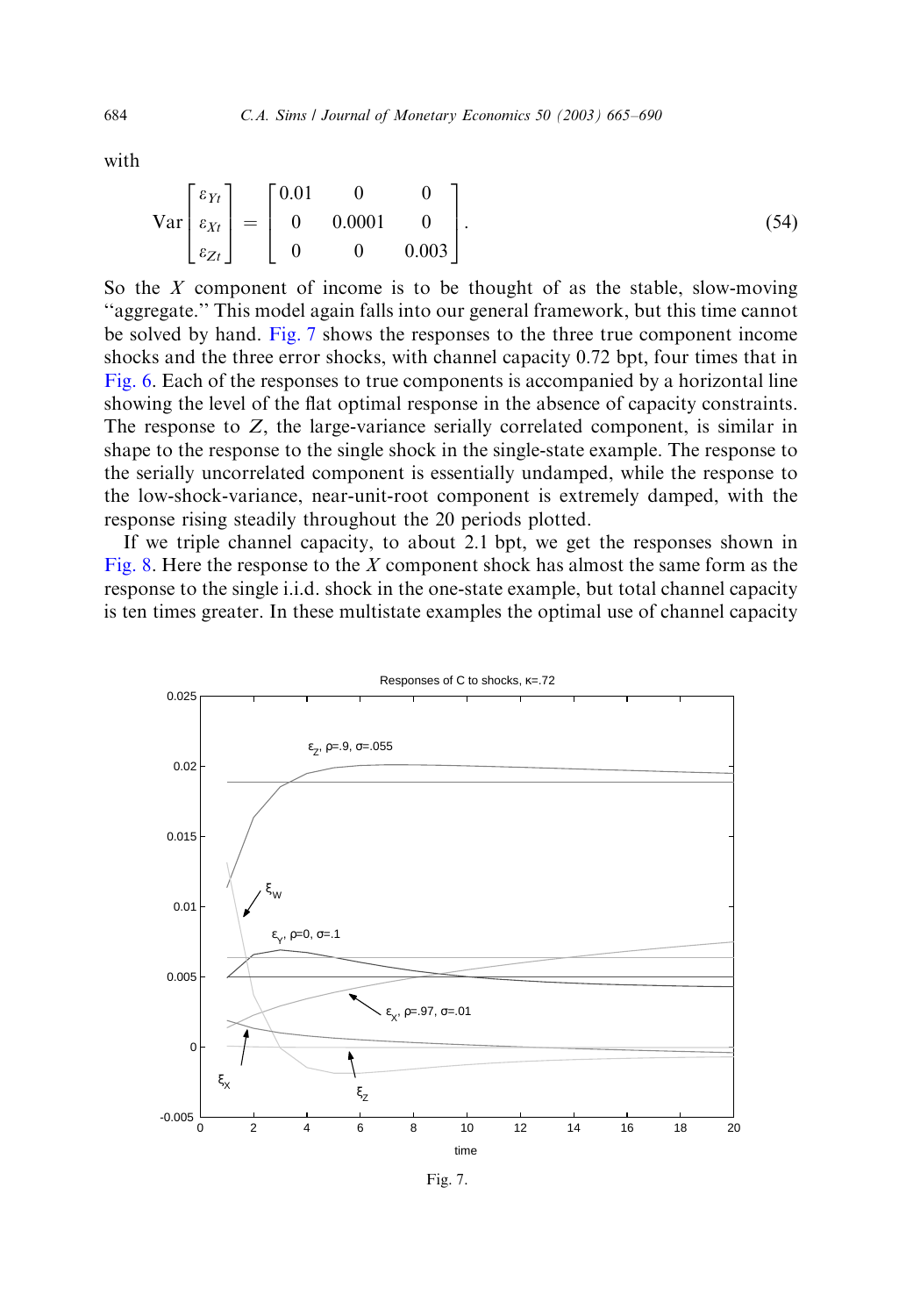<span id="page-20-0"></span>

is to track closely the more unpredictable components of labor income, allocating proportionately much more observation error to the slower-moving ''aggregate'' component. Of course in reality people have many more than three economic time series to monitor and much more to keep track of than just the economic side of their lives. Thus, it is not unreasonable to model them as reacting to macroeconomic data as if it reached them through a low-capacity channel.

### 7. Implications for macroeconomic time-series behavior

While the examples worked out above are far from constituting a general equilibrium theory based on these ideas, they suggest likely qualitative behavior of such a full equilibrium model. This way of thinking can provide a basis for critical thinking about the results of other approaches before it has been developed to the point of providing a fully worked out alternative.

As I noted in a previous paper (1998), it is apparent from nearly any VAR study and from the bivariate investigations of [Keating \(1997\)](#page-24-0) that most cross-variable relationships among macroeconomic time series are smooth and delayed, as would be predicted by an information-constraint approach. It is possible (as is also shown in the 1998 paper) to reproduce this behavior with conventional DSGE models by introducing adjustment cost mechanisms pervasively, for both prices and quantities.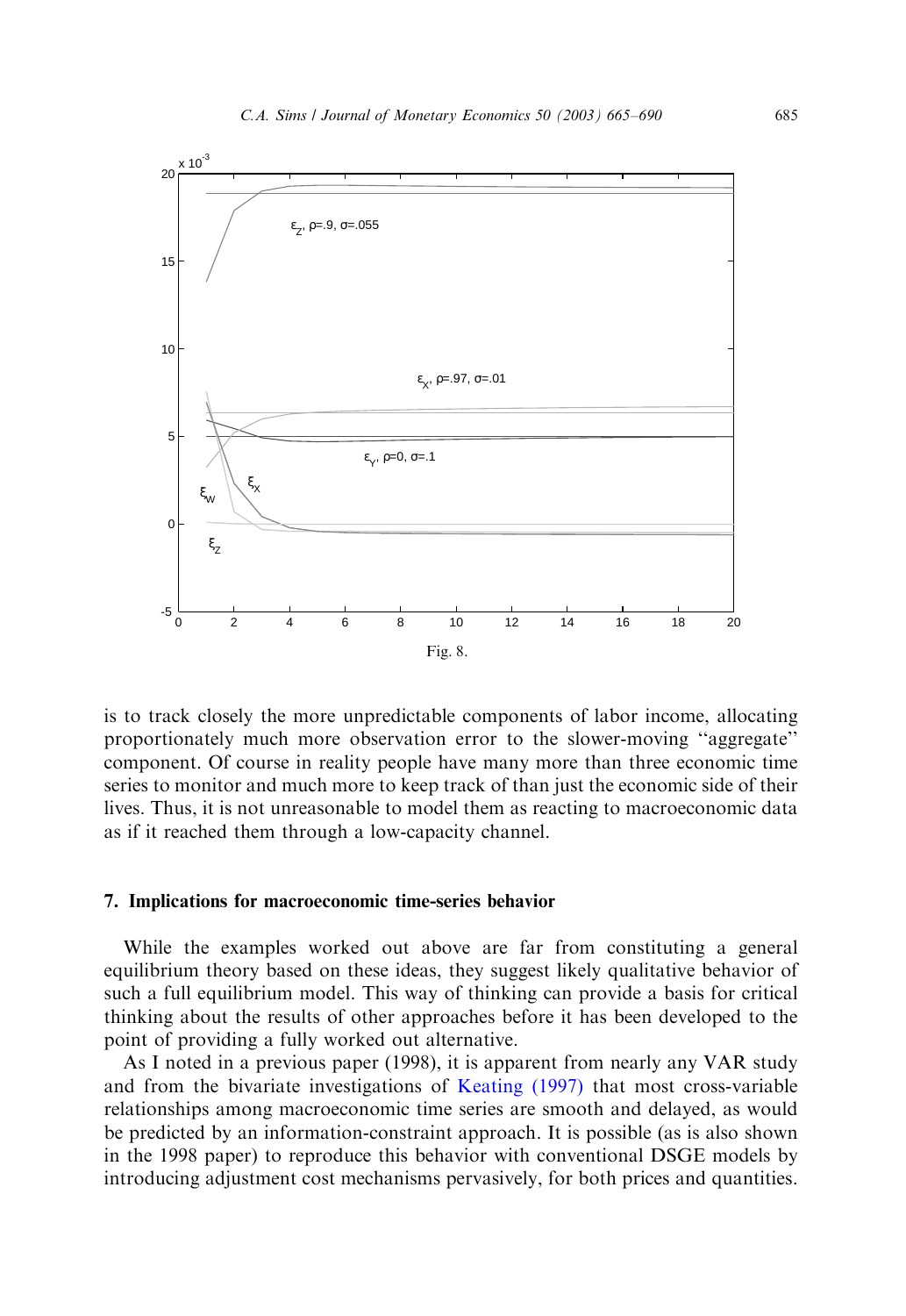The required adjustment costs are large, however, and the dynamics of the model starts to depend mainly on these mechanisms, which are hard to interpret in terms of microeconomic common sense.

Furthermore, if one looks at the diagonal of the matrices of impulse response graphs that emerge from VAR studies, one finds impulse responses that are strongly discontinuous at zero.<sup>13</sup> The adjustment cost models of macroeconomic theory generally imply that variables subject to adjustment costs should respond smoothly to every source of disturbance. To explain the quick estimated responses to own shocks requires introducing disturbances to the adjustment mechanism itself. While it is possible to build a DSGE model containing such disturbances (as shown in the 1998 paper), the distance from microeconomic intuition in the resulting construction is uncomfortably great.

As we have seen in our examples above, information-capacity limits can account simultaneously for smooth response to other variables, real or nominal, and for an idiosyncratically random component of variation, arising from the same source as the smoothness in the response to other variables.

The theory does suggest, though, that the randomness in an individual's response to market signals should be truly idiosyncratic, arising from his own internal information-processing constraint. It might be thought, then, that it should vanish, or at least shrink drastically, when aggregated across individuals, so that the responses to own-shocks in VAR's could not come from this source. Recall, though, how the idiosyncratic information-processing randomness arises. It arises from coding inaccuracy, the need to approximate fine-grained information with cruder approximations. People share a need to code macroeconomic data efficiently, and they pay for this service. To a considerable extent, people's needs for coding are similar, so they rely on common sources of coded information. The result is that a considerable part of the erratic response arising from information capacity constraints is common across individuals.

To make this point concrete, consider one of the most pervasive coding services, the daily newspaper, and how it presents macroeconomic data. Many newspapers report the Federal Funds Rate to three significant figures every day, at a predictable location in the back of the business section. The vast majority of newspaper readers do not look at this number every day, and of those that do look at the page containing the number, the vast majority make no adjustment in their behavior in reaction to the number. On the other hand, if the New York Times ran as a threecolumn, front page headline ''FED UNEXPECTEDLY RAISES FEDERAL FUNDS RATE 1.5%,'' many readers of the newspaper would be likely to act on the news. The coding of the time-series behavior of the Federal Funds rate into different type sizes at different locations in the newspaper according to its importance is part of the overall information-processing service that a newspaper performs for its readers and that readers (and advertisers) pay for. But, just as with the coding of a Gaussian random variable into a finite set of 0–1 switches introduces a coding error, the newspaper's information processing can influence the erratic

<sup>&</sup>lt;sup>13</sup> Matrices of impulse response graphs of various sizes can be found, e.g. in [Leeper et al. \(1996\).](#page-25-0)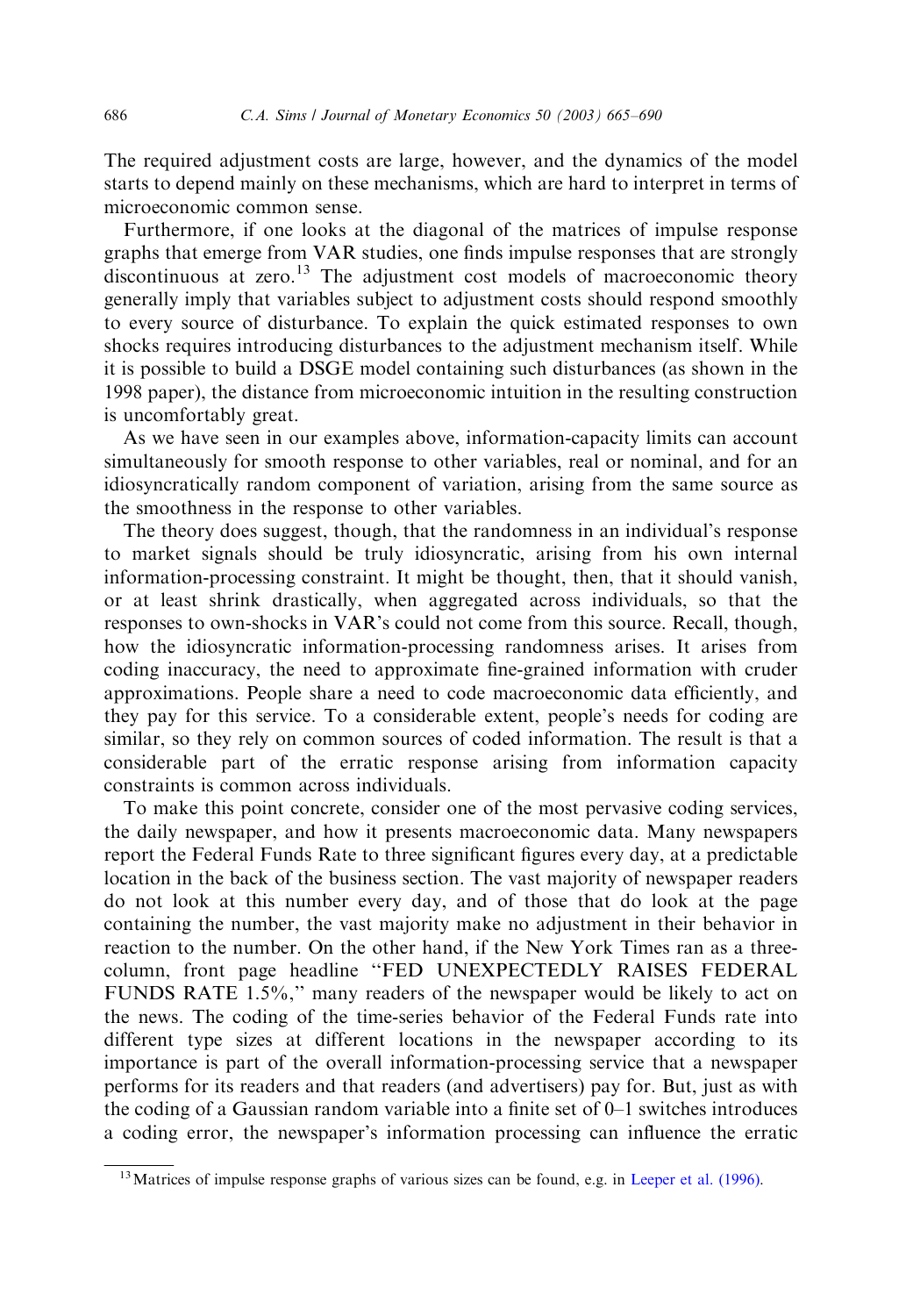component of behavioral response to data. If everyone were tracking and reacting to the Federal Funds rate hour by hour, it would not matter whether the newspaper put it on page one in one inch type, on the front page below the fold, on the first business page, or simply in the usual daily table with no mention in a text story. But in fact the treatment that newspapers (and TV) give this news affects the way people react to it, creating a common component to the idiosyncratic error generated by information processing. Newspapers are far from the only example of such a phenomenon. Information spreads among people through conversation and imitation, for example, and these channels are themselves subject to coding error that is common across people.

Of course not all of the stochastic component of behavior induced by information processing is common, and this does imply limitations on the theory as applied to aggregate data. The tight relation between the degree of smoothing in the systematic component of behavior and the nature and size of the stochastic component that comes out of the examples we have discussed in Sections 4 and 6 will not translate reliably to aggregate data. In particular, we might expect, because of the effects of averaging across agents, that smoothing effects will be stronger relative to the size of idiosyncratic error components than a ''representative agent'' theory would suggest.

# 8. Comparison to rational expectations theories

Versions of rational expectations that postulate a common information set for all agents at all times imply quick, error-free reactions of all prices and all kinds of agent behavior to every kind of new information and therefore contrast strongly with the implications of rational inattention theory—and with the data. Versions that postulate differing information sets, e.g. between policy makers and the public or between workers and firms, if they postulate that the difference is in the form of a pure delay in arrival of information, are equally in conflict with rational inattention theory. Delay alone, without smoothing and idiosyncratic error, has no effect on the rate of information flow.

Rational expectations theory based on signal extraction, like that in [Lucas \(1973\)](#page-25-0) is much closer to rational inattention theory. Since filtering a behavioral time series  $Y_t$  through a one-sided linear filter does not change its information content, in tracking problems like those in Section 4 the behavior of rationally inattentive agents will always be as if they faced exogenously given noise of the same form as the endogenous noise derived from information-processing constraints. Since rational inattention implies restrictions on the relation between noise and systematic component, we could in principle test for it vs. more general forms of signalextraction effects, though the problems with aggregation and ''indexation'' mentioned above imply that this will be difficult.

More importantly, the three types of theory (information-delay RE, signalextraction RE, and rational inattention) have different implications for how we extrapolate from observed history in projecting the effects of changes in policy that change the dynamic properties of the economy. Information-delay RE suggests that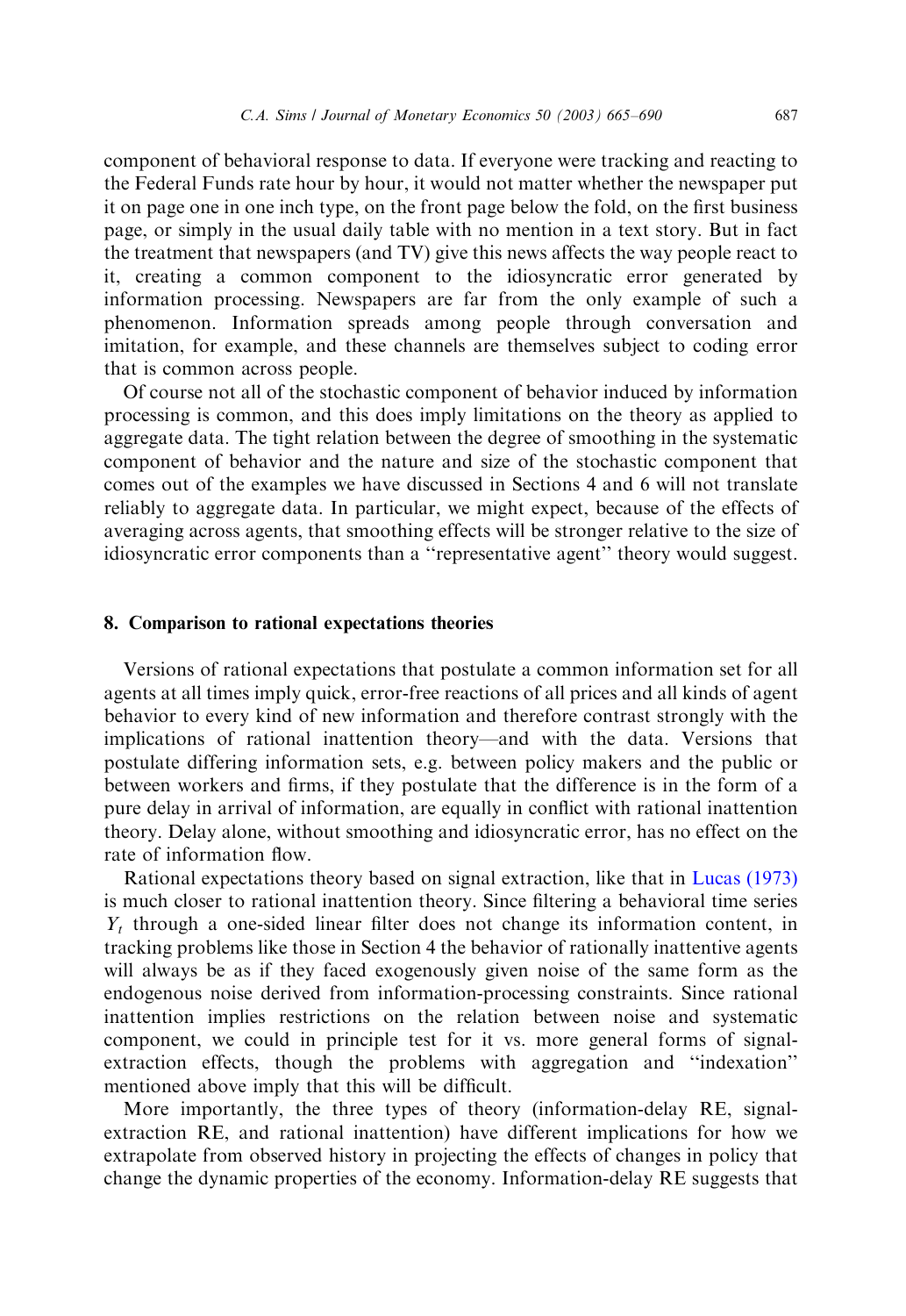agents act on optimally formed forecasts of the future. It implies that functions relating behavior to optimally formed forecasts of the future, as generated from the true aggregated model, should remain stable as the dynamic properties of the economy change. Neither signal-extraction RE nor rational inattention theory shares this prediction. Both of these theories postulate the existence of constraints on agents' behavior that makes them act on forecasts that are worse than those that could be constructed from exact knowledge of all the data in the aggregated model.

Signal-extraction rational expectations takes the nature of the noise as exogenously given. It leads, therefore, to the prediction that scaling up the variance of the signal leads to a higher correlation of the signal with agents' behavior, as [Lucas \(1973\)](#page-25-0) pointed out. Rational inattention theory predicts that agents will behave as if facing noise whose nature changes systematically as the dynamic properties of the economy change. If a fixed amount of capacity is allocated to monitoring the aggregate price level, for example, the amount of noise will rise with the variability of the price level, so that the accuracy of agents' estimates of the inflation rate will not improve, in terms of  $R^2$ , as the variance of inflation increases. On the other hand if, as seems more likely, increased variation in inflation is associated with increased marginal returns to estimating it accurately, capacity may be reallocated from other forms of information monitoring to allow increased accuracy of inflation monitoring. In this case, the rational-inattention theory provides an explanation for why economic efficiency might deteriorate in the presence of highly variable inflation. It also provides a qualitative explanation for phenomena like the tendency of inflation-indexation clauses in labor contracts to become more prevalent when inflation is variable, but then to disappear again when inflation stabilizes.

# 9. Work ahead

To proceed to general equilibrium models incorporating capacity constraints will require attacking some interesting issues. Most important, how do market mechanisms operate in coordinating behavior of finite-capacity agents? There seems to be no technical barrier to working out models of such markets, but there are important questions about how to formulate them. It seems likely that purely competitive exchange markets relating such agents would make actual sales smoother than they would be without capacity constraints and at the same time might lead to more volatile prices than otherwise. But results may depend on whether we think of agent as setting prices in response to quantities or vice versa. With price-setting sellers, the smoothed response of buyers to price changes due to information-processing constraints creates a source of temporary market power. On the other hand, buyers might seek out sellers whose price time series are easier to monitor. Observations like these may eventually lead to more convincing general equilibrium stories about the origins and consequences of price and wage stickiness than we now have, but there is obviously a long way to go.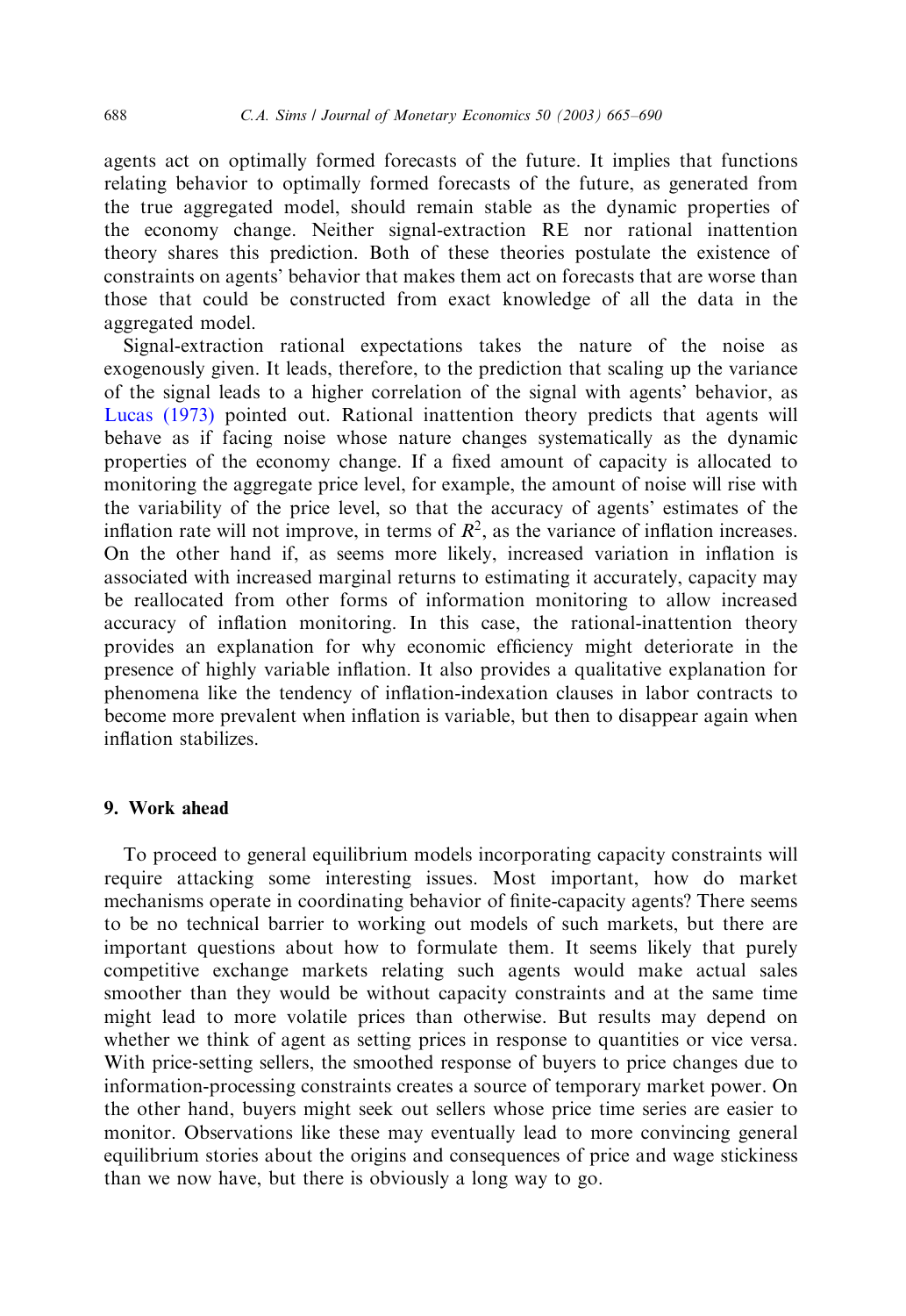<span id="page-24-0"></span>The models we have considered postulate a limit on information-processing capacity, but no limit on agents' abilities to behave optimally given the constraints on capacity. We have split behavior into two levels, an outside-of-time optimization level, in which optimal rules are derived, conditional on the limitations of real-time data processing but assuming no limits on computational capacity in solving the optimization problem, and the real-time reaction level itself, in which we recognize limits on computational capacity. While this may be a reasonable approximation, it is obviously subject to criticism—there is not in fact any ''phase'' of our lives during which we optimize behavior without constraints of time or computational capacity. There is previous work in the game theory literature (Abreu and Rubinstein, 1988) that works with the notion of agents as ''finite automata.'' This approach also splits the people it models into an unboundedly rational optimizing level and a computationally constrained level, but it postulates a very different dividing line between levels.

Of course this is only the tip of the iceberg of ways this theory is still incomplete.

# 10. Conclusion

It seems presumptuous to have a section titled ''Conclusion'' in a paper like this that consists mostly of thinly supported speculation. This paper has improved on the even vaguer speculations in [Sims \(1998\)](#page-25-0) by showing that a capacity constraint can substitute for adjustment costs in a dynamic optimization problem. In several respects the resulting setup seems more realistic than adjustment cost frameworks, and there are interesting differences in its implications. It is probably worthwhile to work on this a little further.

#### References

- Abreu, D., Rubinstein, A., 1988. The structure of Nash equilibrium in repeated games with finite automata. Econometrica 56 (6), 1259–1281.
- Benabou, R., Tirole, J., 2001. Self-knowledge and self-regulation: an economic approach. Technical ! Report, Princeton University.
- Cover, T.M., Thomas, J.A., 1991. Elements of Information Theory. Wiley-Interscience, New York.
- Evans, G.W., Honkapohja, S., 2001. Learning and Expectations in Macroeconomics. Princeton University Press, Princeton, NJ.
- Giannoni, M.P., 1999. Does model uncertainty justify caution? Robust optimal monetary policy in a forward-looking model. Discussion paper, Princeton University.
- Gray, R.M., Neuhoff, D.L., 2000. Quantization. In: Verdú, S. (Ed.), Information Theory: 50 Years of Discovery. IEEE Press, Piscataway, NJ, pp. 281–339 (All articles reprinted from IEEE Transactions on Information Theory 4, October 1998).
- Gul, F., Pesendorfer, W., 2001. An economic theory of self control. Econometrica.
- Hansen, L.P., Sargent, T.J., 2001. Robust control and model uncertainty. American Economic Review 91 (2), 60–66.
- Keating, J.W., 1997. Is sticky price adjustment important for output fluctuations? Technical Report, University of Kansas.